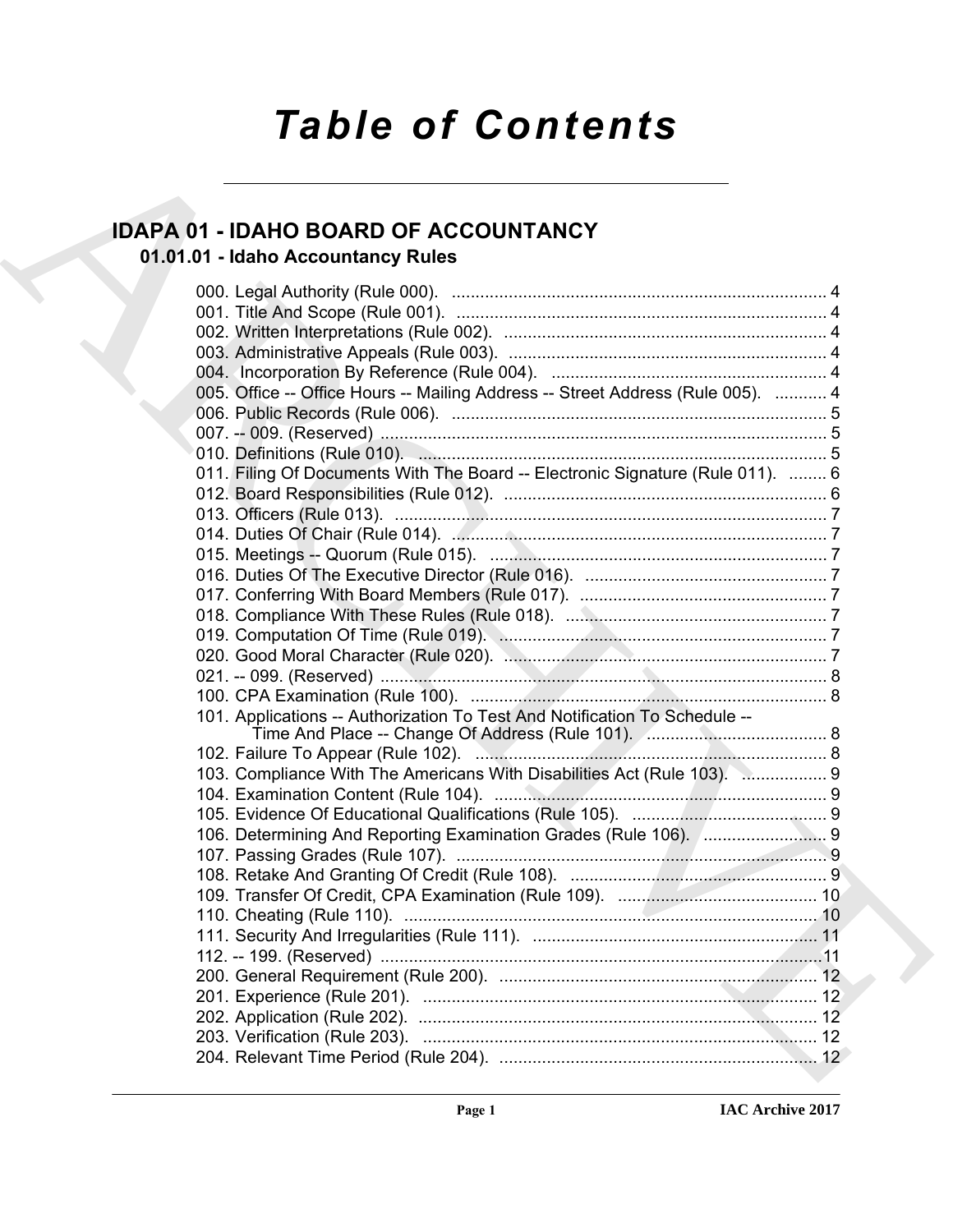### *Table of Contents (cont'd)*

| 300. Requirements For Initial Certified Public Accountant Licensure (Rule 300).  12 |  |
|-------------------------------------------------------------------------------------|--|
|                                                                                     |  |
| 302. Notification Of Change Of Address, Felony Charges, Or Actions Taken            |  |
|                                                                                     |  |
|                                                                                     |  |
|                                                                                     |  |
|                                                                                     |  |
|                                                                                     |  |
|                                                                                     |  |
|                                                                                     |  |
|                                                                                     |  |
|                                                                                     |  |
|                                                                                     |  |
|                                                                                     |  |
|                                                                                     |  |
|                                                                                     |  |
|                                                                                     |  |
|                                                                                     |  |
|                                                                                     |  |
|                                                                                     |  |
| 504. Responsibility To Establish Qualifications Of Programs                         |  |
| 505. Continuing Professional Education Committee (Rule 505).  19                    |  |
|                                                                                     |  |
|                                                                                     |  |
|                                                                                     |  |
|                                                                                     |  |
| 510. New Licensees, Reciprocity, Reinstatement And Re-Entry (Rule 510).  20         |  |
|                                                                                     |  |
|                                                                                     |  |
|                                                                                     |  |
|                                                                                     |  |
|                                                                                     |  |
|                                                                                     |  |
|                                                                                     |  |
|                                                                                     |  |
|                                                                                     |  |
|                                                                                     |  |
|                                                                                     |  |
|                                                                                     |  |
|                                                                                     |  |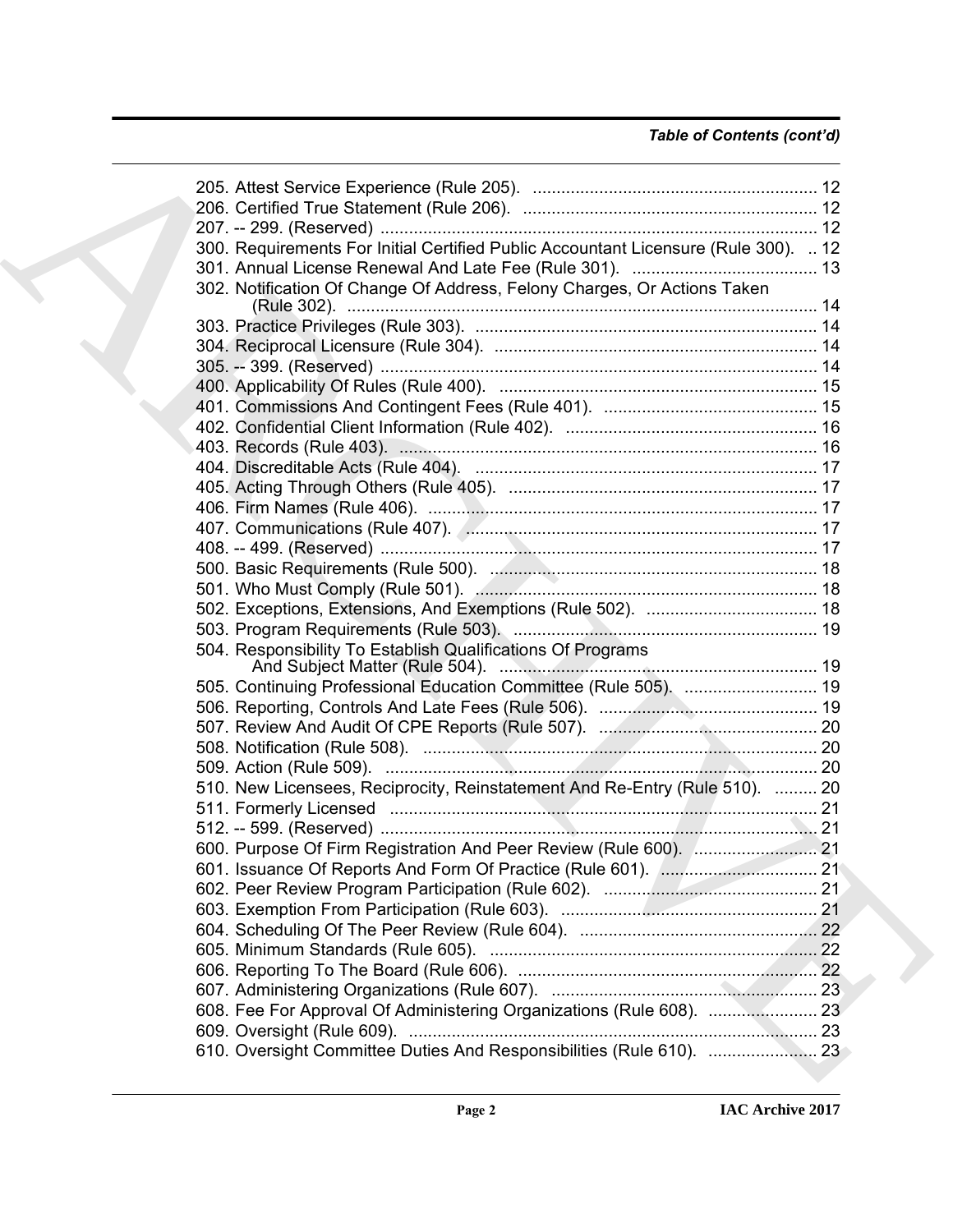| 611. Oversight Committee Procedures For Monitoring                   |
|----------------------------------------------------------------------|
|                                                                      |
|                                                                      |
| 613. Oversight Committee Procedures For Administering Organizations  |
| 614. Retention Of Documents Relating To Peer Reviews (Rule 614).  24 |
|                                                                      |
|                                                                      |
|                                                                      |
|                                                                      |
|                                                                      |
|                                                                      |
|                                                                      |
|                                                                      |
|                                                                      |
|                                                                      |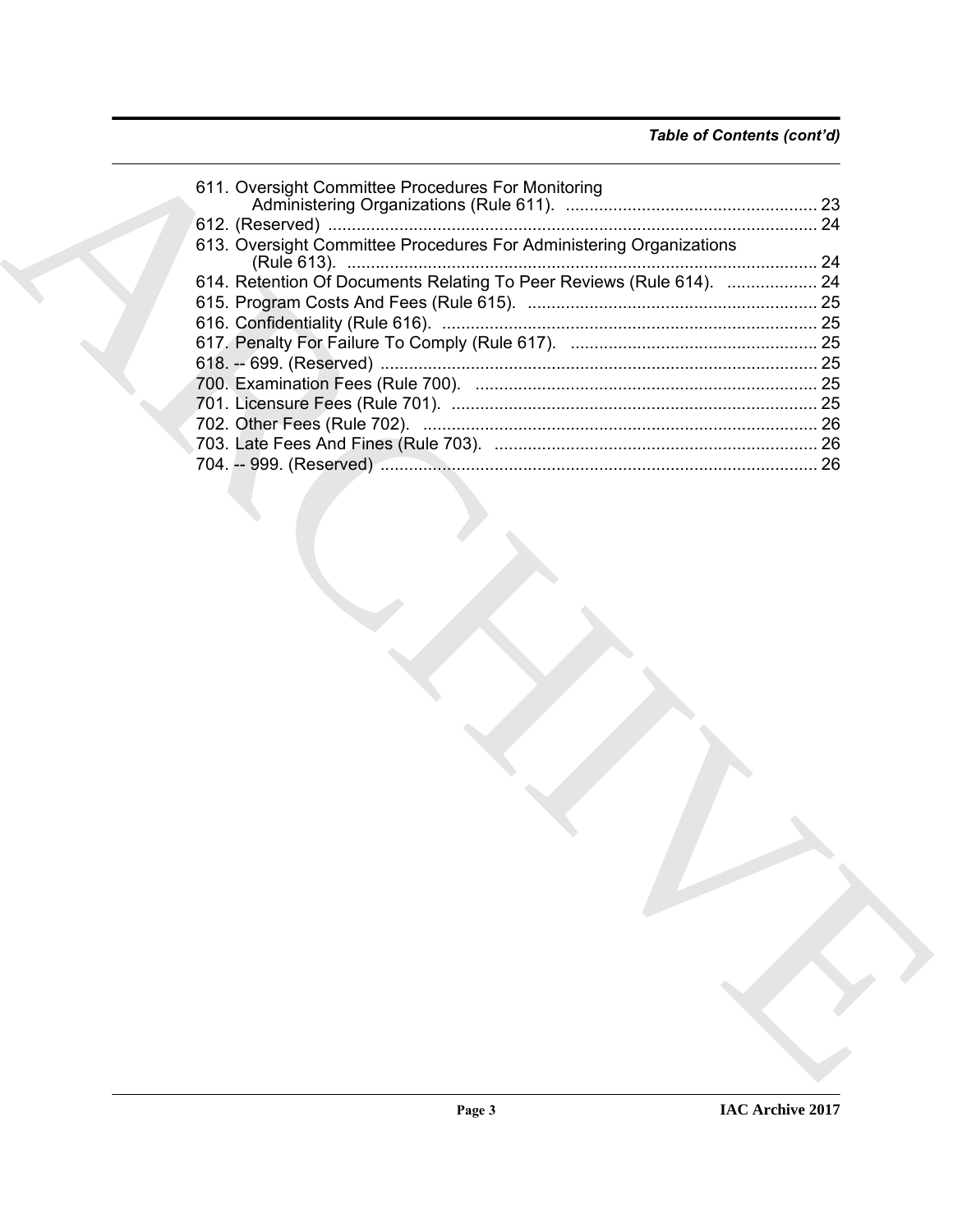#### **IDAPA 01 TITLE 01 CHAPTER 01**

### **IDAPA 01 - IDAHO BOARD OF ACCOUNTANCY**

#### **01.01.01 - IDAHO ACCOUNTANCY RULES**

#### **SUBCHAPTER A -- ADMINISTRATION**

#### <span id="page-3-2"></span><span id="page-3-1"></span>**000. LEGAL AUTHORITY (RULE 000).**

This chapter is adopted under the legal authority of Title 54, Chapter 2, Idaho Code. (4-2-03)

#### <span id="page-3-3"></span>**001. TITLE AND SCOPE (RULE 001).**

**01.** Title. These rules shall be cited as IDAPA 01.01.01, "Idaho Accountancy Rules." (4-2-03)

<span id="page-3-0"></span>**IDAPA 0.1 - IDAHO ACCOUNTANCY**<br> **CHARCHIVE CONTRACT CONTRACT CONTRACT CONTRACT CONTRACT CONTRACT CONTRACT CONTRACT CONTRACT CONTRACT CONTRACT CONTRACT CONTRACT CONTRACT CONTRACT CONTRACT CONTRACT CONTRACT CONTRACT CONTRA 02. Scope**. These rules shall govern the administration of the certified public accountant examination, the issuance and renewal of licenses to practice as certified or licensed public accountants, the registration of firms, the regulation of individuals granted practice privileges, and the limitation of non-licensees. (4-2-03)

#### <span id="page-3-4"></span>**002. WRITTEN INTERPRETATIONS (RULE 002).**

Written interpretations of these rules in the form of explanatory comments accompanying the notice of proposed rulemaking that originally proposed the rules and review of comments submitted in the rulemaking in the adoption of these rules are available for public inspection and copying at cost in the principal place of business of this agency.

 $(4-2-03)$ 

#### <span id="page-3-5"></span>**003. ADMINISTRATIVE APPEALS (RULE 003).**

All contested cases shall be governed by the provisions of IDAPA 04.11.01, "Idaho Rules of Administrative Procedure of the Attorney General." (4-2-03)

#### <span id="page-3-8"></span><span id="page-3-6"></span>**004. INCORPORATION BY REFERENCE (RULE 004).**

The following documents are hereby incorporated by reference into IDAPA 01.01.01 and can be obtained at the Board office. Licensees are required to comply with the following standards when applicable. (3-1-05) Board office. Licensees are required to comply with the following standards when applicable.

**01. AICPA Standards**. The AICPA Professional Standards as applicable under the circumstances and ne of the services, except as superceded by Section 54-206(8). Idaho Code. (3-29-10) at the time of the services, except as superceded by Section  $54-206(8)$ , Idaho Code.

**02. CPE Standards**. 2012 Statements on Standards for Continuing Professional Education Programs jointly approved by NASBA and AICPA. (4-4-13)

**03. PCAOB Standards**. The Standards issued by the Public Company Accountability Oversight is applicable under the circumstances and at the time of the services. (3-29-10) Board, as applicable under the circumstances and at the time of the services.

**04. NASBA Model Code of Conduct**. 2008 Model Code of Conduct issued by the National ion of State Boards of Accountancy. (5-8-09) Association of State Boards of Accountancy.

#### <span id="page-3-7"></span>**005. OFFICE -- OFFICE HOURS -- MAILING ADDRESS -- STREET ADDRESS (RULE 005).**

**01. Office Hours**. This office is open from 8 a.m. to 5 p.m., except Saturday, Sunday and legal holidays. (4-2-03)  $h$ olidays.  $(4-2-03)$ 

**02. Mailing Address**. The Board's mailing address is: Idaho State Board of Accountancy, PO Box 83720, Boise, Idaho 83720-0002.

**03. Street Address**. The principal place of business is 3101 W. Main St., Suite 210, Boise, Idaho.

 $(4-2-03)$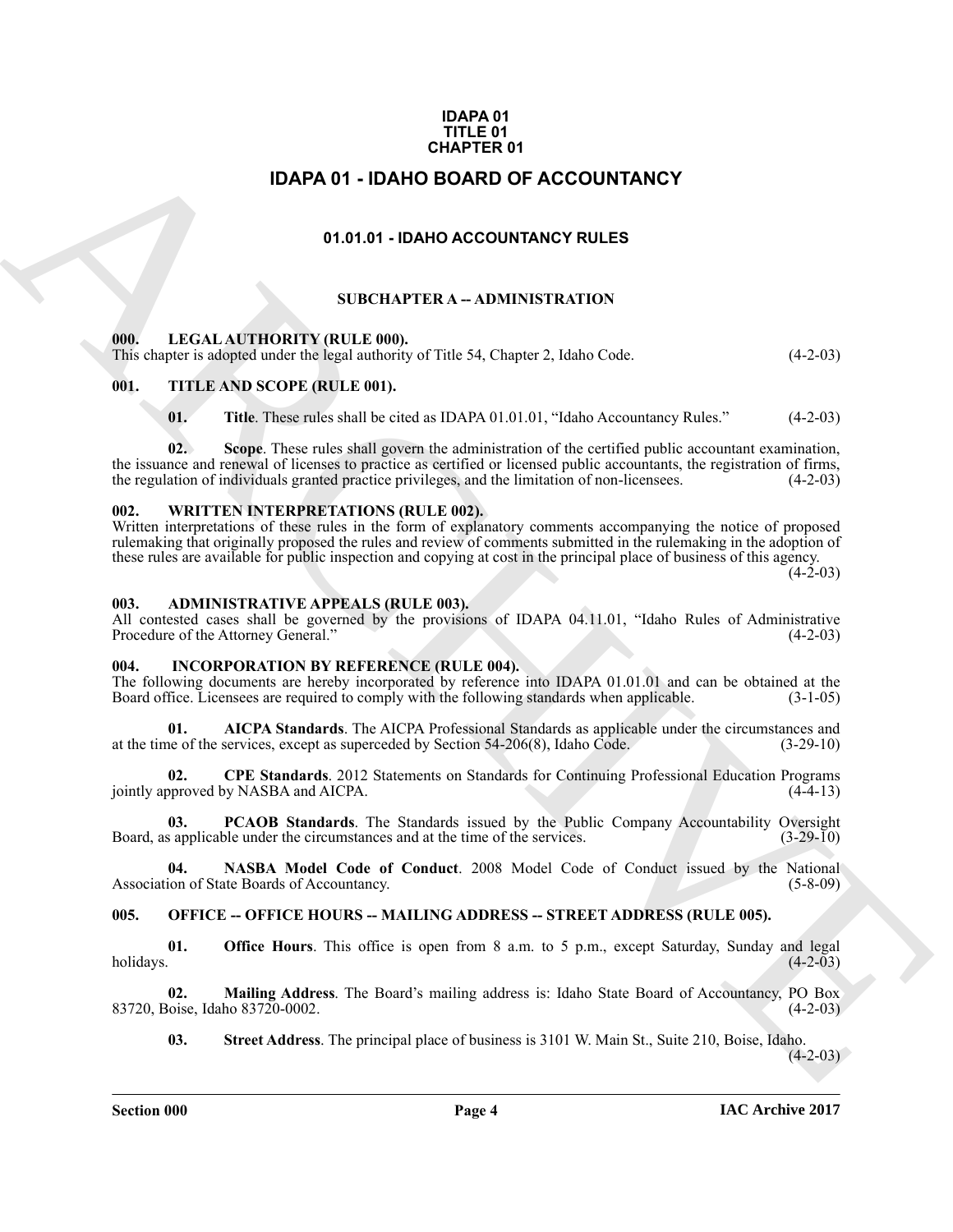#### <span id="page-4-16"></span><span id="page-4-0"></span>**006. PUBLIC RECORDS (RULE 006).**

#### <span id="page-4-1"></span>**007. -- 009. (RESERVED)**

#### <span id="page-4-15"></span><span id="page-4-14"></span><span id="page-4-13"></span><span id="page-4-12"></span><span id="page-4-11"></span><span id="page-4-10"></span><span id="page-4-9"></span><span id="page-4-8"></span><span id="page-4-7"></span><span id="page-4-6"></span><span id="page-4-5"></span><span id="page-4-4"></span><span id="page-4-3"></span><span id="page-4-2"></span>**010. DEFINITIONS (RULE 010).**

|                                         | <b>Idaho Board of Accountancy</b>                                                                                                                                                                                                                                                                                                                                                                                                                               | <b>Idaho Accountancy Rules</b> |
|-----------------------------------------|-----------------------------------------------------------------------------------------------------------------------------------------------------------------------------------------------------------------------------------------------------------------------------------------------------------------------------------------------------------------------------------------------------------------------------------------------------------------|--------------------------------|
| 006.                                    | <b>PUBLIC RECORDS (RULE 006).</b>                                                                                                                                                                                                                                                                                                                                                                                                                               |                                |
| 01.<br>comparable acts of other states. | Documents Exempt from Public Disclosure. Pursuant to Sections 74-105 and 74-106, Idaho<br>Code, the Board office shall not disclose the filing of a complaint, the nature of a complaint, nor the details of an<br>investigation, except to disclose such information to appropriate authorities in cases where the Board is cooperating<br>with other states in investigation and enforcement concerning violations of the Idaho Accountancy Act and rules and | $(3-29-10)$                    |
| 02.                                     | <b>Documents Open for Public Inspection.</b>                                                                                                                                                                                                                                                                                                                                                                                                                    | $(4-2-03)$                     |
| a.<br>suspensions.                      | Final, formal enforcement actions such as fines, assessment of expenses, revocations or                                                                                                                                                                                                                                                                                                                                                                         | $(4-2-03)$                     |
| b.                                      | Probations and conditions may be subject to public disclosure whenever the Board believes it is in<br>the public interest. Following a hearing or the entry of a consent agreement, the Board may publish a summary of any<br>order issued by it, in a newsletter or newspapers of general circulation. The Board may also advise anyone requesting<br>such information of the contents of any order issued by it.                                              | $(4-2-03)$                     |
| c.                                      | All rules issued by this agency.                                                                                                                                                                                                                                                                                                                                                                                                                                | $(4-2-03)$                     |
| $007. - 009.$                           | (RESERVED)                                                                                                                                                                                                                                                                                                                                                                                                                                                      |                                |
| 010.<br>used in this chapter:           | <b>DEFINITIONS (RULE 010).</b><br>The Idaho State Board of Accountancy adopts the definitions set forth in Section 54-206, Idaho Code. In addition, as                                                                                                                                                                                                                                                                                                          | $(4-2-03)$                     |
| 01.                                     | Administering Organization. An entity that has met, and at all relevant times continues to meet,<br>the standards specified by the Board for administering peer reviews.                                                                                                                                                                                                                                                                                        | $(4-2-03)$                     |
| 02.                                     | <b>Board</b> . The Board or its designated representative.                                                                                                                                                                                                                                                                                                                                                                                                      | $(4-2-03)$                     |
| 03.                                     | <b>Candidate.</b> Applicants approved to sit for the CPA Examination.                                                                                                                                                                                                                                                                                                                                                                                           | $(4-2-03)$                     |
| 04.                                     | <b>CPA Examination</b> . Uniform Certified Public Accountant Examination.                                                                                                                                                                                                                                                                                                                                                                                       | $(4-2-03)$                     |
| 05.                                     | <b>CPE</b> . Continuing Professional Education.                                                                                                                                                                                                                                                                                                                                                                                                                 | $(4-2-03)$                     |
| 06.                                     | Ethics CPE. Programs in ethics include topics such as ethical reasoning, state-specific statutes and<br>rules, and standards of professional conduct, including those of other applicable regulatory bodies.                                                                                                                                                                                                                                                    | $(5-8-09)$                     |
| 07.<br>the CPA Examination.             | <b>Examination Window</b> . The three-month period in which candidates have an opportunity to take                                                                                                                                                                                                                                                                                                                                                              | $(3-16-04)$                    |
| 08.<br>CPCAF.                           | <b>Monitoring Organization.</b> An independent body that oversees the self-regulatory programs of the                                                                                                                                                                                                                                                                                                                                                           | $(4-6-05)$                     |
| 09.                                     | NASBA. The National Association of State Boards of Accountancy.                                                                                                                                                                                                                                                                                                                                                                                                 | $(3-16-04)$                    |
| 10.                                     | National Candidate Database. The National Association of State Boards of Accountancy<br>database of all CPA Examination candidates on a nationwide basis.                                                                                                                                                                                                                                                                                                       | $(3-16-04)$                    |
| 11.                                     | Oversight Committee. The Peer Review Oversight Committee.                                                                                                                                                                                                                                                                                                                                                                                                       | $(4-2-03)$                     |
| 12.<br>compilation reports.             | <b>Peer Review</b> . The study, appraisal or review, by a licensee who is not affiliated with the licensee or<br>firm being reviewed, of one (1) or more aspects of the professional work of a licensee or firm that issues attest or                                                                                                                                                                                                                           | $(4-2-03)$                     |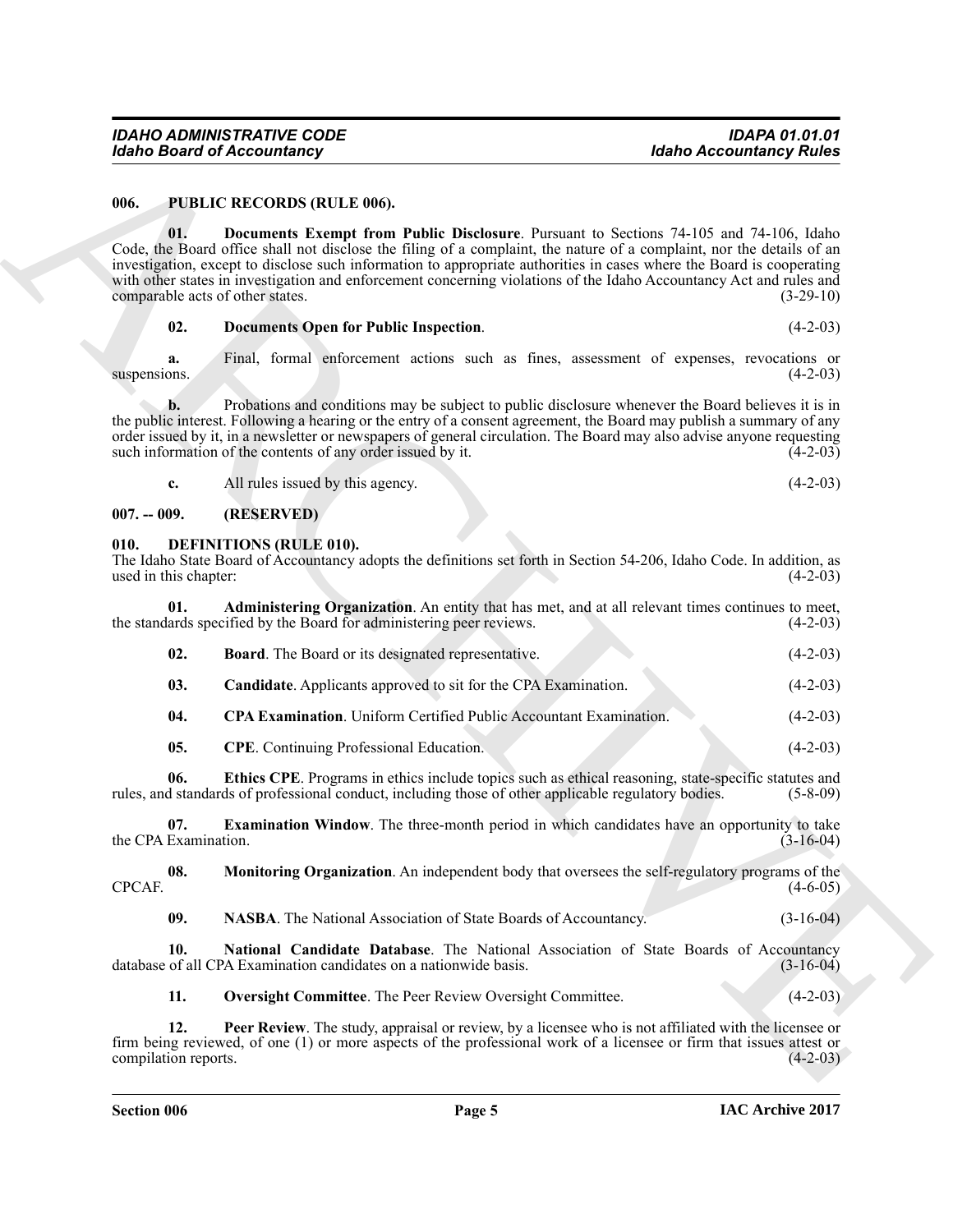<span id="page-5-22"></span><span id="page-5-21"></span><span id="page-5-20"></span><span id="page-5-19"></span><span id="page-5-18"></span><span id="page-5-17"></span><span id="page-5-16"></span><span id="page-5-15"></span><span id="page-5-14"></span><span id="page-5-13"></span><span id="page-5-12"></span><span id="page-5-11"></span><span id="page-5-10"></span><span id="page-5-9"></span><span id="page-5-8"></span><span id="page-5-7"></span><span id="page-5-6"></span><span id="page-5-5"></span><span id="page-5-4"></span><span id="page-5-3"></span><span id="page-5-2"></span><span id="page-5-1"></span><span id="page-5-0"></span>

|                     | <b>Idaho Board of Accountancy</b>                                                                                                                                                                                                                                            | <b>Idaho Accountancy Rules</b> |
|---------------------|------------------------------------------------------------------------------------------------------------------------------------------------------------------------------------------------------------------------------------------------------------------------------|--------------------------------|
| 13.                 | Reporting Form. CPE reporting form.                                                                                                                                                                                                                                          | $(4-2-03)$                     |
| 14.                 | State-Specific Ethics for Idaho. A two-hour (2) CPE course on Idaho Accountancy Act and rules,<br>which is exempt from the Statements on Standards for CPE.                                                                                                                  | $(5 - 8 - 09)$                 |
| 15.<br>Examination. | Test Delivery Service Provider. The contract vendor that delivers the computer-based CPA                                                                                                                                                                                     | $(5-8-09)$                     |
| 16.<br>form.        | Verification of Employment and Experience Evaluation Form. Work experience verification                                                                                                                                                                                      | $(4-2-03)$                     |
| 17.                 | Year of Review. The calendar year during which a peer review is conducted.                                                                                                                                                                                                   | $(4-2-03)$                     |
| 18.                 | <b>Year Under Review.</b> The twelve-month (12) period that is reviewed by the reviewers.                                                                                                                                                                                    | $(4-2-03)$                     |
| 011.                | FILING OF DOCUMENTS WITH THE BOARD -- ELECTRONIC SIGNATURE (RULE 011).<br>All documents in rulemaking or contested cases must be filed with the Executive Director of the Board. Unless<br>otherwise specifically required, only one (1) copy of the document must be filed. | $(4-2-03)$                     |
| 01.                 | <b>Electronic Filing.</b> Filing by electronic or facsimile transmission is permitted.                                                                                                                                                                                       | $(4-2-03)$                     |
| 02.                 | <b>Electronic Signature</b> . The Board will accept an electronic signature when the signature is unique<br>to the person using it and it is capable of verification.                                                                                                        | $(4-2-03)$                     |
| 012.                | <b>BOARD RESPONSIBILITIES (RULE 012).</b><br>The Board has these primary responsibilities:                                                                                                                                                                                   | $(4-2-03)$                     |
| 01.                 | Public Protection. To protect the public;                                                                                                                                                                                                                                    | $(4-2-03)$                     |
| 02.                 | Rules of Conduct. To adopt and enforce rules of professional ethics and conduct to be observed by<br>certified public accountants and licensed public accountants in this state;                                                                                             | $(4-2-03)$                     |
| 03.<br>Examination; | <b>Exam Applicants</b> . To determine and review the qualifications of applicants for the Uniform CPA                                                                                                                                                                        | $(4-2-03)$                     |
| 04.                 | <b>CPA Examination</b> . To administer the Uniform CPA Examination;                                                                                                                                                                                                          | $(4-2-03)$                     |
| 05.                 | Initial Licenses and Practice Privileges. To grant CPA certificates and practice privileges to those<br>who have met the legal requirements;                                                                                                                                 | $(4-2-03)$                     |
| 06.                 | License Renewal. To annually renew the licenses of qualifying certified public accountants and<br>licenses of licensed public accountants;                                                                                                                                   | $(5 - 8 - 09)$                 |
| 07.                 | <b>CPE</b> . To monitor and enforce compliance with continuing professional education requirements;                                                                                                                                                                          | $(4-2-03)$                     |
| 08.                 | Hearings. To conduct administrative hearings in accordance with state statutes and Board rules;                                                                                                                                                                              | $(4-2-03)$                     |
| 09.                 | Firm Registration. To register public accounting firms;                                                                                                                                                                                                                      | $(4-2-03)$                     |
| 10.                 | Peer Review. To monitor compliance with the peer review program;                                                                                                                                                                                                             | $(4-2-03)$                     |
| 11.                 | Enforcement. To curtail activities by unlicensed persons representing themselves as certified<br>public accountants or licensed public accountants; and                                                                                                                      | $(4-2-03)$                     |
|                     |                                                                                                                                                                                                                                                                              |                                |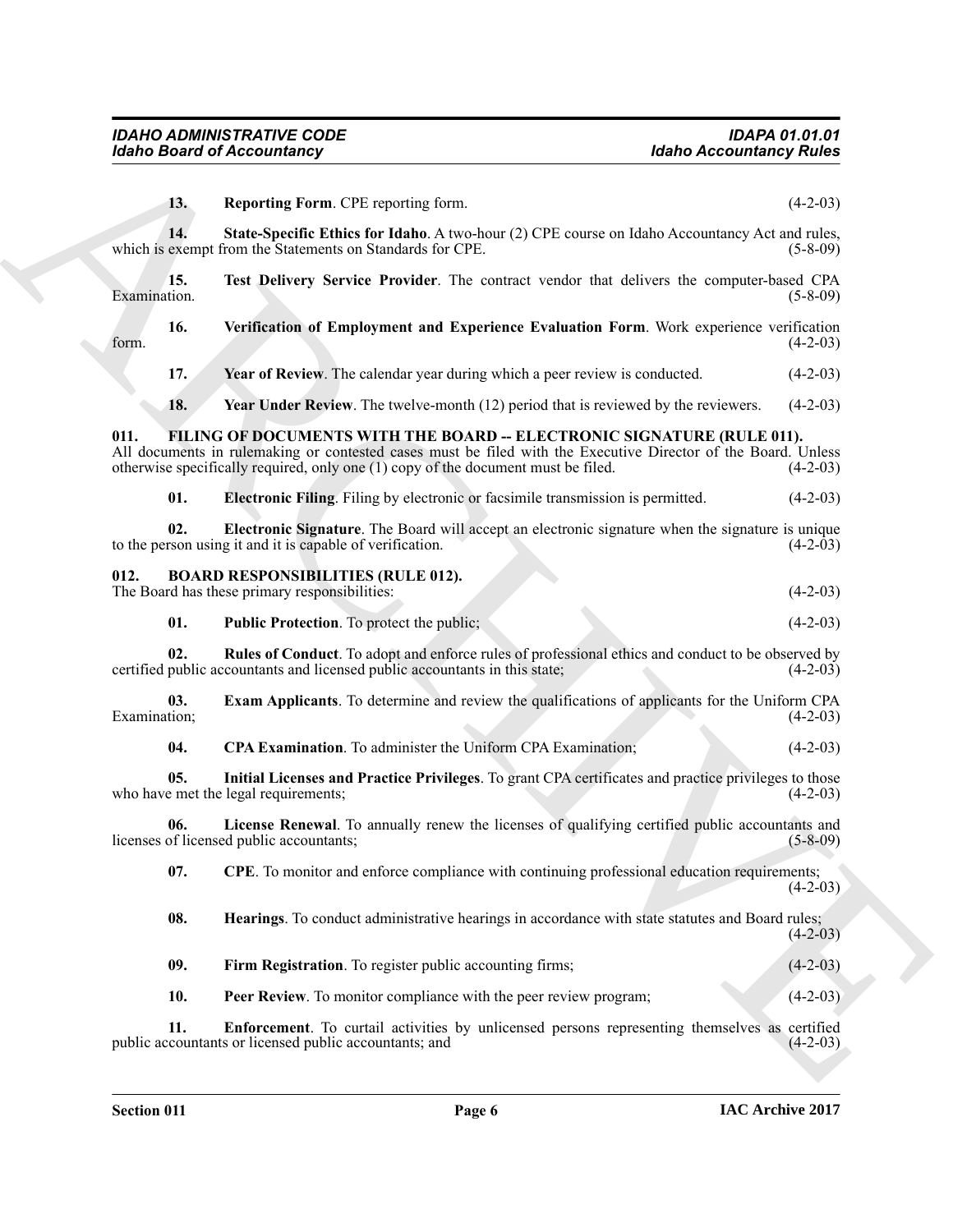| <b>IDAHO ADMINISTRATIVE CODE</b>  | IDAPA 01.01.01                 |
|-----------------------------------|--------------------------------|
| <b>Idaho Board of Accountancy</b> | <b>Idaho Accountancy Rules</b> |

<span id="page-6-22"></span><span id="page-6-8"></span>**12.** Other. To administer other provisions of Title 54, Chapter 2, Idaho Code. (4-2-03)

#### <span id="page-6-0"></span>**013. OFFICERS (RULE 013).**

The officers of the Board shall be chair, vice-chair, secretary, and treasurer. The Board shall annually elect officers for the ensuing year. The newly elected officers shall assume the duties of their respective offices at the conclusion of the meeting at which they are elected. (4-2-03)

#### <span id="page-6-12"></span><span id="page-6-1"></span>**014. DUTIES OF CHAIR (RULE 014).**

The chair shall preside at all meetings and shall perform such other duties as the Board may direct. In the absence of the chair, another officer shall perform the duties of the chair. (4-2-03)

#### <span id="page-6-21"></span><span id="page-6-2"></span>**015. MEETINGS -- QUORUM (RULE 015).**

Regular meetings may be held throughout the year. Special meetings shall be held at the call of the chair or on request of four (4) or more members of the Board. A majority of the Board shall constitute a quorum and may exercise the powers and perform the duties of the Board at a meeting properly noticed and called. (4-2-03)

#### <span id="page-6-13"></span><span id="page-6-3"></span>**016. DUTIES OF THE EXECUTIVE DIRECTOR (RULE 016).**

<span id="page-6-14"></span>**01. CPA Examination**. The executive director shall determine when the prerequisites and procedures for examination qualification have been satisfactorily completed and shall submit a list of the approved names of exam applicants at each Board meeting.

<span id="page-6-15"></span>**02. Licensure or Practice Privileges**. The executive director shall determine when the prerequisites and procedures for licensure or practice privileges have been satisfactorily completed and shall submit a list of the approved names for licensure at each Board meeting. (5-8-09)

<span id="page-6-18"></span><span id="page-6-16"></span>**03. Minutes**. The executive director shall insure that accurate minutes of the meetings of the Board are  $(4-2-03)$  $\text{kept.}$  (4-2-03)

Mohol Based of Accounts and<br>
1446 Accounts and the state of providing solid and the state of the state of the state of the state of the state<br>
1147 Control of the state of the state of the state of the state of the state **04. Records**. The executive director shall insure that complete records are kept of all applications for examination. The executive director shall keep a list of the names of persons issued licenses as certified public accountants, persons issued licenses to practice as licensed public accountants, registered firms, final formal disciplinary action, and such other records as deemed necessary by the Board or executive director. (5-8-09) disciplinary action, and such other records as deemed necessary by the Board or executive director.

<span id="page-6-17"></span>**05.** Other Duties. The executive director shall perform other administrative duties as assigned by the  $(4-2-03)$  $\beta$ Board.  $(4-2-03)$ 

#### <span id="page-6-11"></span><span id="page-6-4"></span>**017. CONFERRING WITH BOARD MEMBERS (RULE 017).**

In the event any person contacts a Board member regarding any matter applicable to the Idaho Accountancy Act or Rules, any expression of opinion by that Board member will be exclusively his opinion and will in no way commit the Board.  $(4-2-03)$ 

#### <span id="page-6-9"></span><span id="page-6-5"></span>**018. COMPLIANCE WITH THESE RULES (RULE 018).**

A licensee of the Board or an individual granted practice privileges is subject to the rules of the Board when rendering professional services. (4-2-03) professional services.

#### <span id="page-6-10"></span><span id="page-6-6"></span>**019. COMPUTATION OF TIME (RULE 019).**

The time in which any act provided by law, rule, order, or notice is to be done is computed by excluding the first day, and including the last day unless the last day is a Saturday, Sunday, or legal holiday and then it is also excluded.

 $(4-2-03)$ 

#### <span id="page-6-19"></span><span id="page-6-7"></span>**020. GOOD MORAL CHARACTER (RULE 020).**

<span id="page-6-20"></span>**01. Demonstrating Good Moral Character**. Applicants have the burden of demonstrating good moral character as defined by Section 54-206(11), Idaho Code, in the manner specified by the Board in its application forms.  $(5-8-09)$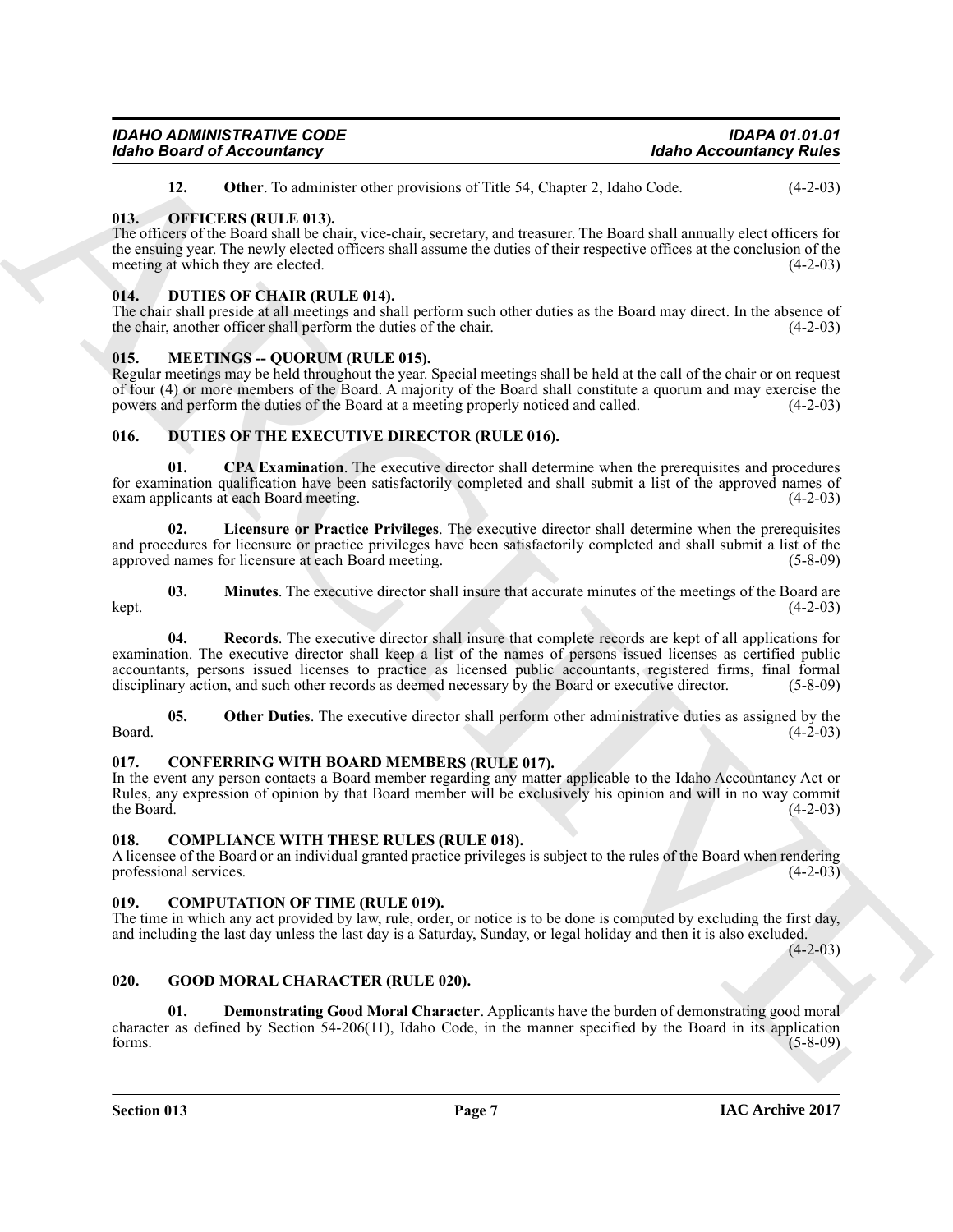<span id="page-7-11"></span>**02. Evidence**. Prima facie evidence of a lack of good moral character includes, but is not limited to: (5-8-09)

**a.** Any deferred prosecution agreement involving an admission of wrongdoing, or any criminal conviction, including conviction following a guilty plea or plea of nolo contendere, for any felony or any crime, an essential element of which is fraud, dishonesty, or deceit, or any other crime which evidences an unfitness of the applicant to provide professional services in a competent manner and consistent with the public safety: (5applicant to provide professional services in a competent manner and consistent with the public safety;

**b.** Revocation of any license or other authority to practice by or before any state, federal, foreign or other licensing or regulatory authority; or (5-8-09)

Any act which would be grounds for revocation or suspension of a license if committed by a ard. licensee of the Board.

<span id="page-7-12"></span>**03. Rehabilitation**. Factors which the Board may consider in determining rehabilitation of moral character include, but are not limited to, completion of criminal probation, restitution, community service, military or other public service, the passage of time without the commission of further crime or act demonstrating a lack of good moral character, the expungement of any conviction or reduction of a conviction from a felony to misdemeanor.

(5-8-09)

#### <span id="page-7-0"></span>**021. -- 099. (RESERVED)**

#### **SUBCHAPTER B -- CPA EXAMINATION**

#### <span id="page-7-9"></span><span id="page-7-1"></span>**100. CPA EXAMINATION (RULE 100).**

An applicant must pass the CPA Examination before applying for a CPA certificate and license. The CPA Examination will be graded by the American Institute of Certified Public Accountants and is subject to review and acceptance by the Board.

#### <span id="page-7-4"></span><span id="page-7-2"></span>**101. APPLICATIONS -- AUTHORIZATION TO TEST AND NOTIFICATION TO SCHEDULE -- TIME AND PLACE -- CHANGE OF ADDRESS (RULE 101).**

<span id="page-7-6"></span><span id="page-7-5"></span>**01. Applications**. Applications to take the CPA Examination must be made on a form prescribed by the Board and filed with the Board office. An application will not be considered filed until the fee as required in Rule 700 and all required supporting documents have been received, including proof of identity as determined by the Board and specified on the application form, and official transcripts sent directly from the college or university to the Board<br>office as proof that the applicant has satisfied the education requirement. (5-8-09) office as proof that the applicant has satisfied the education requirement.

**Extra Bear of Backward Construction**<br> **Extra Bear of Construction** and the section of a fact of given and distributed accounting Point<br>
(a) ARCHIVE government any energy and solid accounting the constraints of a semistr **02. Authorization to Test and Notification to Schedule**. The Board will forward notification of eligibility in the form of an Authorization to Test (ATT) to NASBA's national candidate database. The ATT is issued for the test section(s) the candidate applied. Candidates shall pay the actual fees charged by the AICPA, the national candidate database, and the test delivery service provider directly to NASBA. Eligible candidates will receive a Notice to Schedule (NTS) for the CPA Examination from NASBA. The NTS is valid for six (6) months from the date issued. A candidate's ATT lasts as long as the NTS is valid, or until the candidate tests whichever occurs first. However, the ATT will expire ninety (90) days after it is issued if the candidate has not requested an NTS and paid the appropriate fees to NASBA.

<span id="page-7-8"></span>**03. Time and Place of Examination**. Eligible candidates who have received an NTS shall independently contact a test delivery center operator identified by the Board to schedule the time and place for the examination at an approved test site. (3-16-04) examination at an approved test site.

<span id="page-7-7"></span>**04. Change of Address**. Candidates must file a change of address with the Board within thirty (30) days of the change. (4-2-03)

<span id="page-7-10"></span><span id="page-7-3"></span>**102. FAILURE TO APPEAR (RULE 102).**

A candidate who fails to appear for the CPA Examination shall forfeit all fees paid. (3-16-04)

**Section 100 Page 8**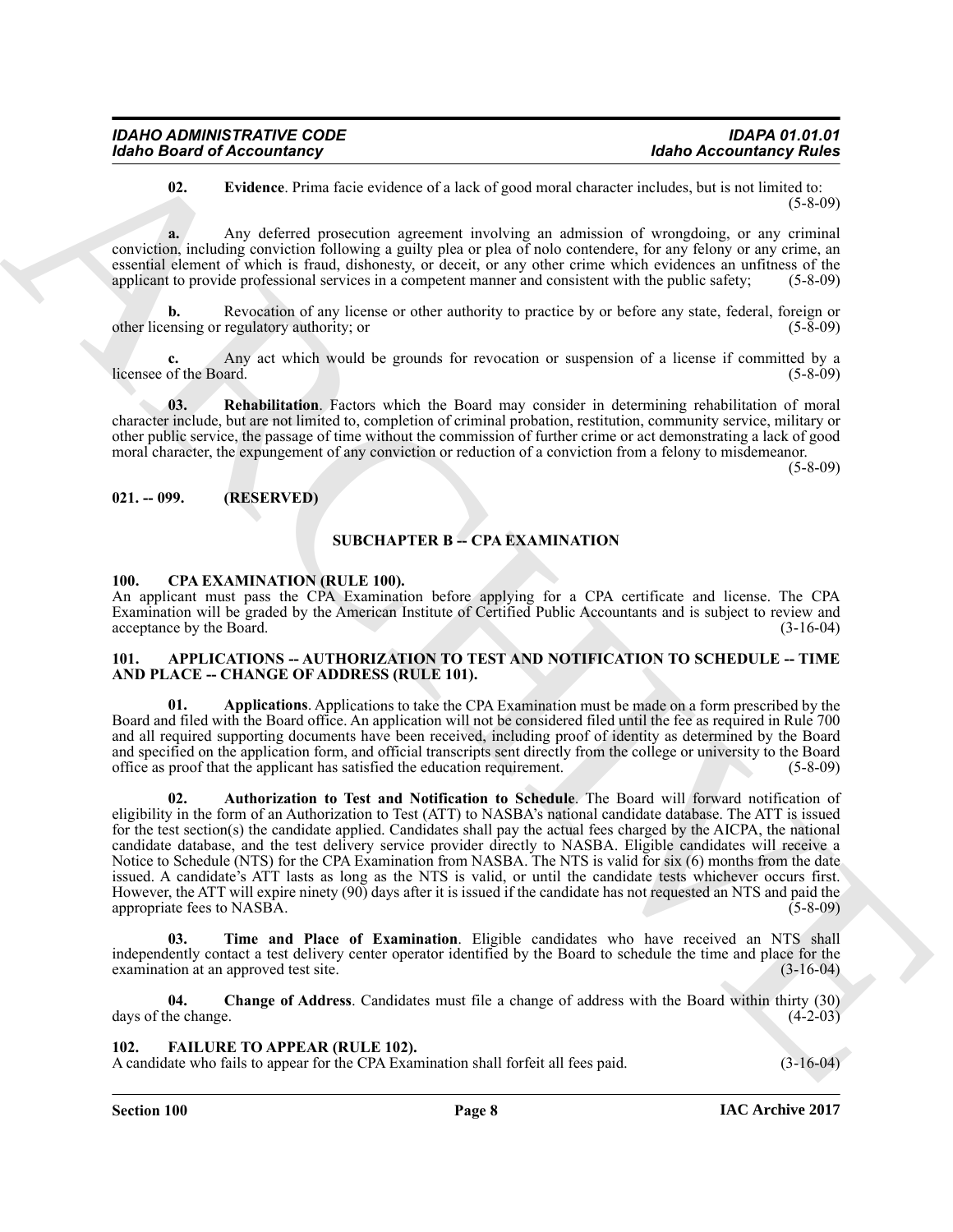#### <span id="page-8-6"></span><span id="page-8-0"></span>**103. COMPLIANCE WITH THE AMERICANS WITH DISABILITIES ACT (RULE 103).**

The applicant must submit a written request, with supportive documentation from a physician, for special accommodations. The request must be submitted at the same time the application is submitted. The Board will respond to the applicant with the ATT notification. (3-16-04)

#### <span id="page-8-11"></span><span id="page-8-1"></span>**104. EXAMINATION CONTENT (RULE 104).**

The CPA Examination shall test the knowledge and skills required for performance as a newly-licensed certified public accountant. The CPA Examination shall include the subject areas of auditing, attestation, accounting and reporting, regulation, business environment, and related knowledge and skills as the Board may require. (3-16-04)

#### <span id="page-8-8"></span><span id="page-8-2"></span>**105. EVIDENCE OF EDUCATIONAL QUALIFICATIONS (RULE 105).**

<span id="page-8-10"></span>**01. Satisfactory Evidence**. An applicant for the CPA Examination must present evidence satisfactory to the Board that the applicant has completed the requirements set forth in Subsection 105.02. (3-16-04)

<span id="page-8-9"></span>**02. Educational Requirements**. Educational qualifications include successful completion of a baccalaureate degree or its equivalent and shall also contain thirty (30) or more semester hours (or forty-five (45) or more quarter hours) in business administration subjects of which at least twenty (20) semester hours (or at least thirty (30) quarter hours) shall be in the study of accounting subjects. Candidates have the option of demonstrating compliance with the educational requirements for licensure as specified in Rule 300. (3-16-04)

#### <span id="page-8-7"></span><span id="page-8-3"></span>**106. DETERMINING AND REPORTING EXAMINATION GRADES (RULE 106).**

A candidate shall be required to pass all test sections of the CPA Examination in order to qualify for a CPA certificate and license. Upon receipt of advisory grades from the examination provider, the Board will review and may adopt the examination grades and will report the official results to the candidate. examination grades and will report the official results to the candidate.

#### <span id="page-8-12"></span><span id="page-8-4"></span>**107. PASSING GRADES (RULE 107).**

Idabe a Beauvin of Mexican contents of Mexican contents and the second interaction of the CN European Contents and the CN European Contents are the CN European Contents and the CN European Contents are the CN European Co A candidate shall be required to obtain a grade of seventy-five (75) or higher in each of the four (4) test sections of the CPA Examination in order to pass the examination. Rule 107 is subject to the provisions of Rule 108. A candidate shall be deemed to have passed the CPA Examination once the candidate holds at the same time valid credit for passing each of the four (4) test sections of the examination. Credit for passing a test section of the computer-based examination is valid from the actual date of the testing event for that test section, regardless of the date the candidate actually receives notice of the passing grade. (3-16-04)

#### <span id="page-8-13"></span><span id="page-8-5"></span>**108. RETAKE AND GRANTING OF CREDIT (RULE 108).**

<span id="page-8-14"></span>**01. Credit for Sections Prior to Computerization of the CPA Examination**. A candidate shall be required to pass all test sections of the CPA Examination in order to qualify for a CPA certificate and license. If, at a given sitting of the examination prior to the implementation of a computer-based CPA Examination, a candidate passes two (2) or more but not all sections, then the candidate shall be given conditional credit for those sections that the candidate has passed and need not sit for re-examination in those sections, provided that: (3-16-04)

**a.** The candidate wrote all sections of the examination for which the candidate does not have credit at (3-16-04) that sitting;

**b.** The candidate attained a minimum grade of fifty (50) on each section not passed at that sitting. However, if a candidate passes three (3) sections of the examination, the candidate shall be conditionally credited with the sections passed without regard to the grade in the remaining section; (3-16-04)

**c.** The candidate passes the remaining sections of the CPA Examination within six (6) consecutive administrations of the CPA Examination given after the one at which the first sections were passed; and (3-16-04)

**d.** At each subsequent sitting at which the candidate seeks to pass any additional sections, the esits for all sections not yet passed.  $(3-16-04)$ candidate sits for all sections not yet passed.

#### <span id="page-8-15"></span>**02.** Credit for Subjects After Computerization of the CPA Examination. Upon implementation of a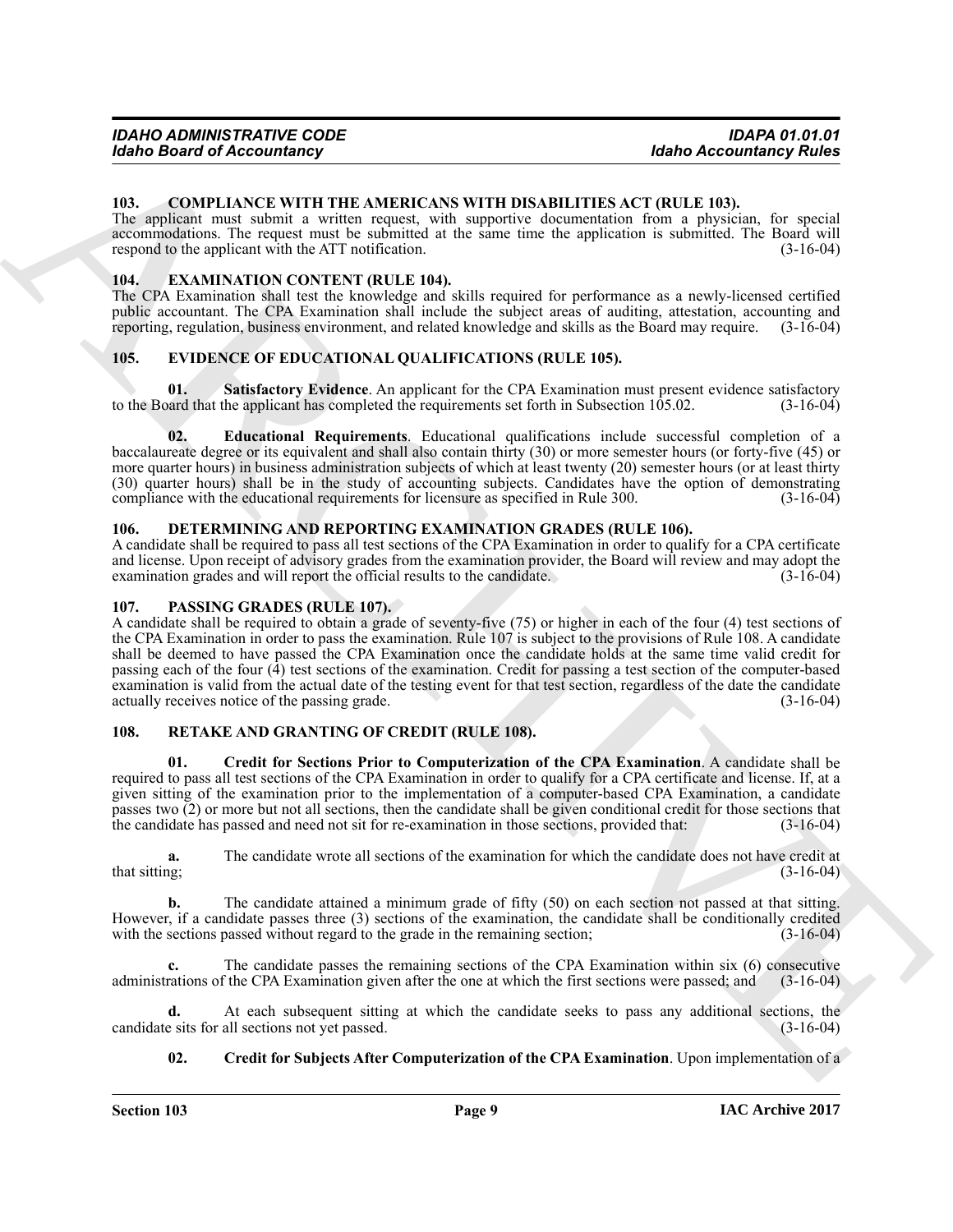| <b>IDAHO ADMINISTRATIVE CODE</b>  | <b>IDAPA 01.01.01</b>          |
|-----------------------------------|--------------------------------|
| <b>Idaho Board of Accountancy</b> | <b>Idaho Accountancy Rules</b> |

computer-based CPA Examination, a candidate may take the required test sections individually and in any order. Credit for any test section(s) passed shall be valid for eighteen (18) months from the actual date the candidate took that test section(s), without having to attain a minimum score on any failed test section(s) and without regard to whether the candidate has taken other test sections, provided that: (3-16-04) whether the candidate has taken other test sections, provided that:

Candidates must pass all four (4) test sections of the CPA Examination within a rolling eighteen-<br>ich begins on the date that the first test section(s) passed is taken; (3-16-04) month period, which begins on the date that the first test section(s) passed is taken;

<span id="page-9-3"></span>**b.** Candidates cannot retake a failed test section(s) in the same examination window; and (3-16-04)

**c.** Candidates who do not pass all four (4) sections of the CPA Examination within the rolling eighteen-month period shall lose credit for any test section(s) passed outside the eighteen-month period and that test section(s) must be retaken. (3-16-04)  $section(s)$  must be retaken.

**03. Candidates with Conditional Credit Earned on the Paper-Based CPA Examination**. Candidates who have conditional credit on the paper-based CPA Examination as of the launch date of the computer-<br>based CPA Examination are subject to the following transition requirements: (3-16-04) based CPA Examination are subject to the following transition requirements:

**a.** Candidates will retain conditional credits from the paper-based sections for the corresponding r-based sections as follows: (3-16-04) computer-based sections as follows;

i. "Auditing" under paper-based corresponds to "Auditing and Attestation" under computer-based; (3-16-04)

ii. "Financial Accounting and Reporting" under paper-based corresponds to "Financial Accounting and Reporting" under computer-based;

iii. "Accounting and Reporting" under paper-based corresponds to "Regulation" under computer-<br>(3-16-04) (3-16-04)  $\alpha$  based; and  $(3-16-04)$ 

iv. "Business Law and Professional Responsibilities" under paper-based corresponds to "Business Environment and Concepts" under computer-based.

More the constraints of the latter space in the latter space with the constraints and the constraints of the constraints of the constraints of the constraints of the constraints of the constraints of the constraints of th **b.** A candidate who attained conditional credit under the paper-based examination will be allowed a transition period to complete any remaining test sections. The transition period is the maximum number of opportunities that the candidate has remaining, at the launch of the computer-based examination, to complete all remaining test sections, or three (3) years from the last day of the month conditional credit was attained, whichever is exhausted first. During the candidate's transition period, any computer-based test section passed is not subject to the credit granting provisions of Subsection 108.02. (3-16-04)

**c.** If a candidate who attained conditional credit under the paper-based examination does not pass all remaining test sections during the transition period, conditional credits earned under the paper-based examination will expire and the candidate will lose credit for the test sections earned under the paper-based examination. When paper-based credit is lost, any computer-based test section passed during the transition period becomes subject to the credit granting provisions of Subsection 108.02. credit granting provisions of Subsection 108.02.

<span id="page-9-4"></span>**04. Extending the Term of Credit**. The Board may in particular cases extend the term of credit validity set forth in Subsections 108.02 and 108.03 upon demonstration by the candidate that the credit was lost by reason of circumstances beyond the candidate's control. (3-16-04) reason of circumstances beyond the candidate's control.

#### <span id="page-9-5"></span><span id="page-9-0"></span>**109. TRANSFER OF CREDIT, CPA EXAMINATION (RULE 109).**

An applicant may submit the results of any test section of the CPA Examination taken by the applicant in any other state having standards at least equivalent to those of this state, and these results may be adopted by the Board in lieu of examination in this state on the same test section and in accordance with the provisions of Section 54-210, Idaho<br>Code, and these rules. (3-16-04) Code, and these rules.

#### <span id="page-9-2"></span><span id="page-9-1"></span>**110. CHEATING (RULE 110).**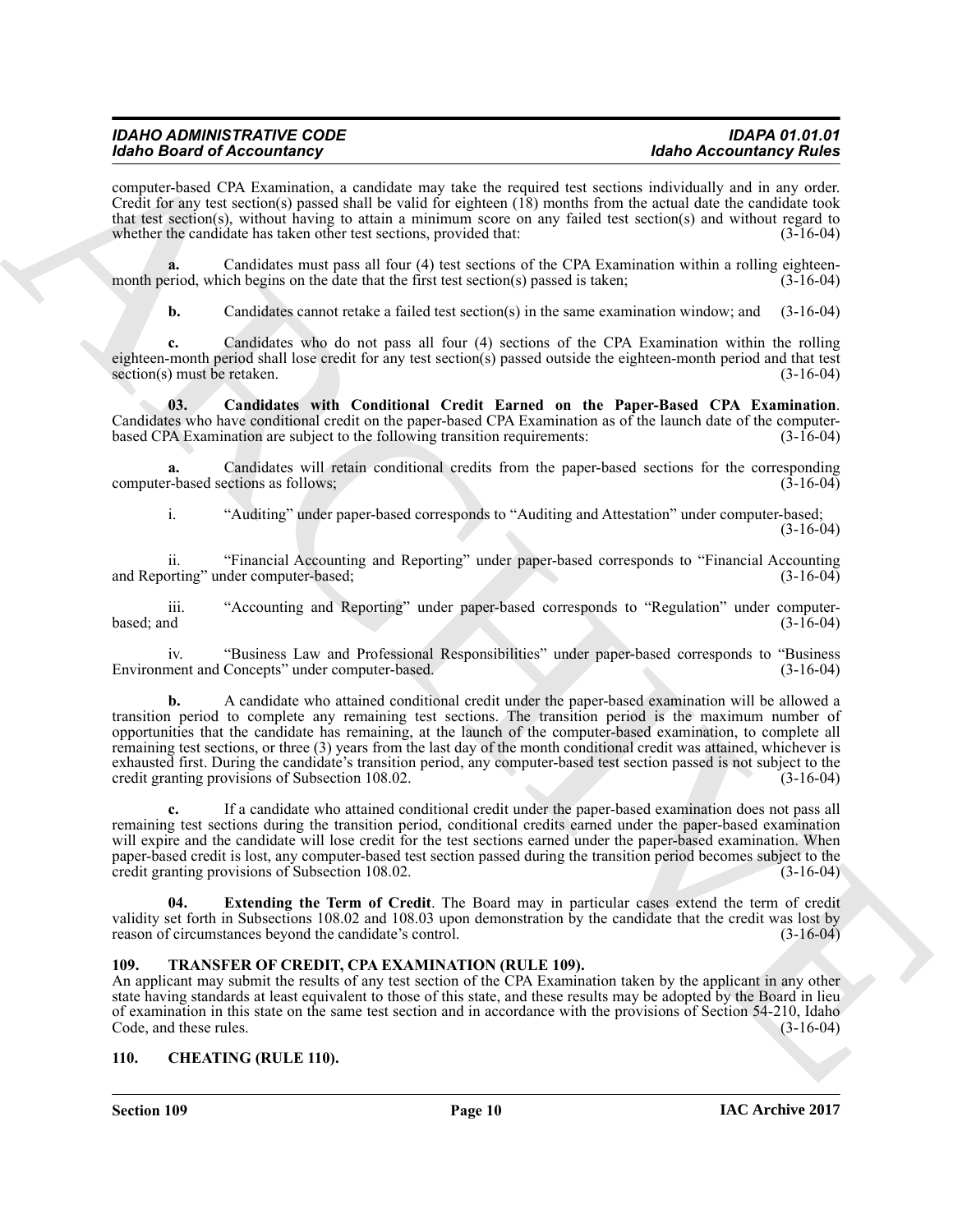<span id="page-10-2"></span>

| <b>IDAHO ADMINISTRATIVE CODE</b>  | <b>IDAPA 01.01.01</b>          |
|-----------------------------------|--------------------------------|
| <b>Idaho Board of Accountancy</b> | <b>Idaho Accountancy Rules</b> |

<span id="page-10-4"></span><span id="page-10-3"></span>

|  | Admonish the candidate: | $(4-2-03)$ |
|--|-------------------------|------------|
|--|-------------------------|------------|

#### <span id="page-10-7"></span><span id="page-10-6"></span><span id="page-10-5"></span><span id="page-10-0"></span>**111. SECURITY AND IRREGULARITIES (RULE 111).**

|                          | <b>Idaho Board of Accountancy</b>                                                                                                                                                                                                                                                                                                                                                             | <b>Idaho Accountancy Rules</b> |
|--------------------------|-----------------------------------------------------------------------------------------------------------------------------------------------------------------------------------------------------------------------------------------------------------------------------------------------------------------------------------------------------------------------------------------------|--------------------------------|
| 01.                      | Actions. Cheating by an applicant in applying for the CPA Examination or by a candidate in taking<br>the CPA Examination will cause any grade otherwise earned on any part of the CPA Examination to be invalidated.<br>Cheating may warrant summary expulsion from the examination room and disqualification from taking the CPA<br>Examination for a specified period of time.              | $(3-16-04)$                    |
| 02.                      | <b>Exam Site.</b> If the Board or its representative suspects that cheating has occurred or is occurring<br>while the CPA Examination is in progress, the Board or its representative may summarily expel the candidate from<br>the examination. If the Board or its representative permits a candidate to continue taking the examination, it may:                                           | $(3-16-04)$                    |
| a.                       | Admonish the candidate;                                                                                                                                                                                                                                                                                                                                                                       | $(4-2-03)$                     |
| $\mathbf{b}$ .           | Seat the candidate in a segregated location for the rest of the examination;                                                                                                                                                                                                                                                                                                                  | $(4-2-03)$                     |
|                          | Keep a record of the candidate's seat location and identifying information, and the names and<br>identifying information of the candidates in close proximity of the candidate; or                                                                                                                                                                                                            | $(3-16-04)$                    |
| d.                       | Notify the national candidate database, the test center, and/or the AICPA of the circumstances, so<br>that the candidate may be more closely monitored in future examination sessions.                                                                                                                                                                                                        | $(3-16-04)$                    |
| 03.                      | <b>Hearings</b> . If the Board believes that it has evidence that a candidate has cheated on the examination<br>or a candidate has been expelled from the examination, the candidate shall be provided notice and opportunity for<br>hearing pursuant to Rule 003. In such hearings, the Board shall decide:                                                                                  | $(4-2-03)$                     |
| a.                       | Whether or not there was cheating, and if so what remedy should be applied;                                                                                                                                                                                                                                                                                                                   | $(4-2-03)$                     |
| b.<br>session; and       | Whether the candidate shall be given credit for any portion of the examination completed in that                                                                                                                                                                                                                                                                                              | $(4-2-03)$                     |
| c.<br>how many sittings. | Whether the candidate shall be barred from taking the examination in future sittings, and if so, for                                                                                                                                                                                                                                                                                          | $(4-2-03)$                     |
| 04.                      | Notice. If a candidate is refused credit for any test section of an examination taken, disqualified<br>from taking any test section, or barred from taking the examination in the future, the Board will provide information<br>about findings and actions taken to the national candidate database and the board of any other state to which the<br>candidate may apply for the examination. | $(3-16-04)$                    |
| 111.                     | SECURITY AND IRREGULARITIES (RULE 111).                                                                                                                                                                                                                                                                                                                                                       |                                |
| 01.                      | <b>Board Action</b> . Notwithstanding any other provisions under these rules, the board may postpone<br>scheduled examinations, the release of grades, or the issuance of certificates due to:                                                                                                                                                                                                | $(3-16-04)$                    |
| a.                       | A breach of examination security;                                                                                                                                                                                                                                                                                                                                                             | $(3-16-04)$                    |
| b.                       | Unauthorized acquisition or disclosure of the contents of an examination;                                                                                                                                                                                                                                                                                                                     | $(3-16-04)$                    |
| c.                       | Suspected or actual negligence, errors, omissions, or irregularities in conducting an examination; or                                                                                                                                                                                                                                                                                         | $(3-16-04)$                    |
| d.                       | For any other reasonable cause or unforeseen circumstance.                                                                                                                                                                                                                                                                                                                                    | $(3-16-04)$                    |
| $112. - 199.$            | (RESERVED)                                                                                                                                                                                                                                                                                                                                                                                    |                                |
|                          | <b>SUBCHAPTER C -- EXPERIENCE</b>                                                                                                                                                                                                                                                                                                                                                             |                                |
|                          |                                                                                                                                                                                                                                                                                                                                                                                               |                                |

#### <span id="page-10-1"></span>**112. -- 199. (RESERVED)**

#### **SUBCHAPTER C -- EXPERIENCE**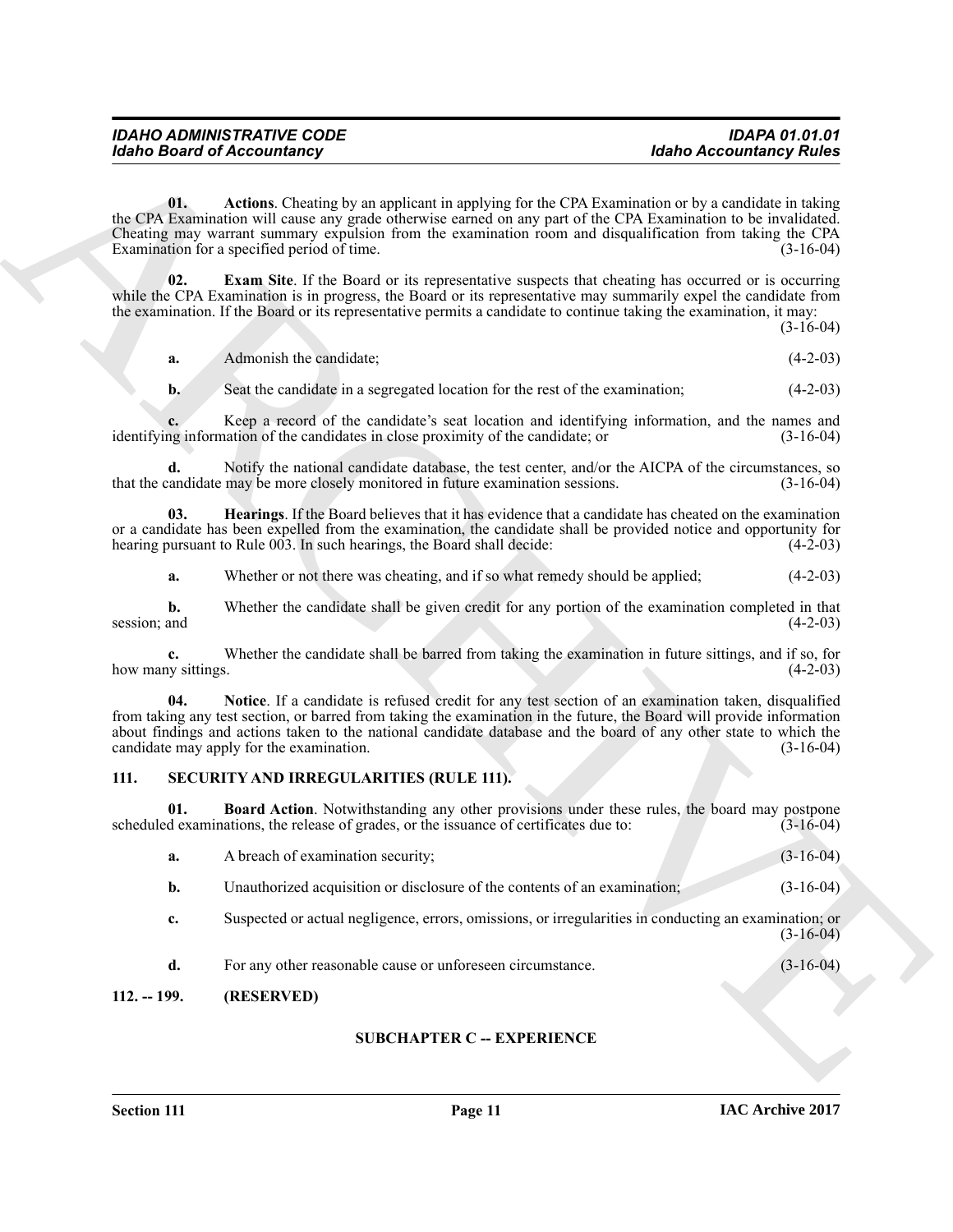#### <span id="page-11-13"></span><span id="page-11-0"></span>**200. GENERAL REQUIREMENT (RULE 200).**

An applicant must provide evidence of one (1) year of experience to receive a license. Experience shall be verified by a certified public accountant or licensed public accountant holding an active license during the relevant time period.  $(4-2-03)$ 

#### <span id="page-11-12"></span><span id="page-11-1"></span>**201. EXPERIENCE (RULE 201).**

Experience must consist of providing any type of services or advice using accounting, attest, compilation, management advisory, financial advisory, tax, or consulting skills. Acceptable experience shall include employment in industry, government, academia, or public practice. The Board shall look at such factors as the nature, complexity, and diversity of the work. (4-2-03)

#### <span id="page-11-9"></span><span id="page-11-2"></span>**202. APPLICATION (RULE 202).**

An applicant shall complete and submit the Verification of Employment and Experience Evaluation Form. Supplementary statements may be attached. If the applicant's experience consists of employment in more than one (1) organization, a separate form must be submitted for each organization. An applicant may be required to appear before the Board to supplement or verify evidence of experience. (4-2-03)

#### <span id="page-11-17"></span><span id="page-11-3"></span>**203. VERIFICATION (RULE 203).**

ARCHIVE All experience must be verified by a certified public accountant or licensed public accountant licensed in Idaho, or a certified public accountant licensed in a state other than Idaho. The licensee shall maintain supporting documentation of the applicant's experience until thirty (30) days after the applicant is granted a license. The licensee will permit the Board to inspect the supporting documentation prior to issuing a license to the applicant. Any licensee who has been requested by an applicant to submit to the Board evidence of the applicant's experience and has refused to do so shall, upon request by the Board, explain in writing or in person the basis for such refusal. (4-2-03)

#### <span id="page-11-14"></span><span id="page-11-4"></span>**204. RELEVANT TIME PERIOD (RULE 204).**

One (1) year of experience shall consist of full or part time employment that extends over a period of no less than twelve (12) months and no more than thirty-six (36) months and includes no fewer than two thousand (2,000) hours of performance of services described in Rule 201. Experience must be earned within the ten (10) year period immediately preceding the latest application for licensure. (4-2-03)

#### <span id="page-11-10"></span><span id="page-11-5"></span>**205. ATTEST SERVICE EXPERIENCE (RULE 205).**

A licensee who is responsible for supervising attest services, and signs or authorizes someone to sign the accountant's report on the financial statements on behalf of the firm, shall meet the experience requirements set out in the AICPA statements on quality control standards. (4-2-03) statements on quality control standards.

#### <span id="page-11-11"></span><span id="page-11-6"></span>**206. CERTIFIED TRUE STATEMENT (RULE 206).**

Both the applicant and the certified public accountant or licensed public accountant who verifies the experience shall sign the Verification of Employment and Experience Evaluation Form. Each signature certifies to the truth and accuracy of all statements, answers and representations in the application including all supplementary statements.<br>False or misleading statements shall constitute a violation of Section 54-219(1)(a). Idaho Code. (4-2-03) False or misleading statements shall constitute a violation of Section  $54-219(1)(a)$ , Idaho Code.

#### <span id="page-11-7"></span>**207. -- 299. (RESERVED)**

#### **SUBCHAPTER D -- LICENSURE AND PRACTICE PRIVILEGES**

#### <span id="page-11-15"></span><span id="page-11-8"></span>**300. REQUIREMENTS FOR INITIAL CERTIFIED PUBLIC ACCOUNTANT LICENSURE (RULE 300).**

Applications for initial licensure shall be made on a form provided by the Board. Applicants for licensure as certified public accountants must comply with the applicable sections of the Idaho Accountancy Act and the following requirements: (4-2-03) requirements:

#### <span id="page-11-16"></span>**01. Education**. (4-2-03)

**a.** Semester Hours. An applicant for licensure must have at least one hundred fifty (150) semester hours (or two hundred twenty-five (225) quarter hours) of college education including a baccalaureate or higher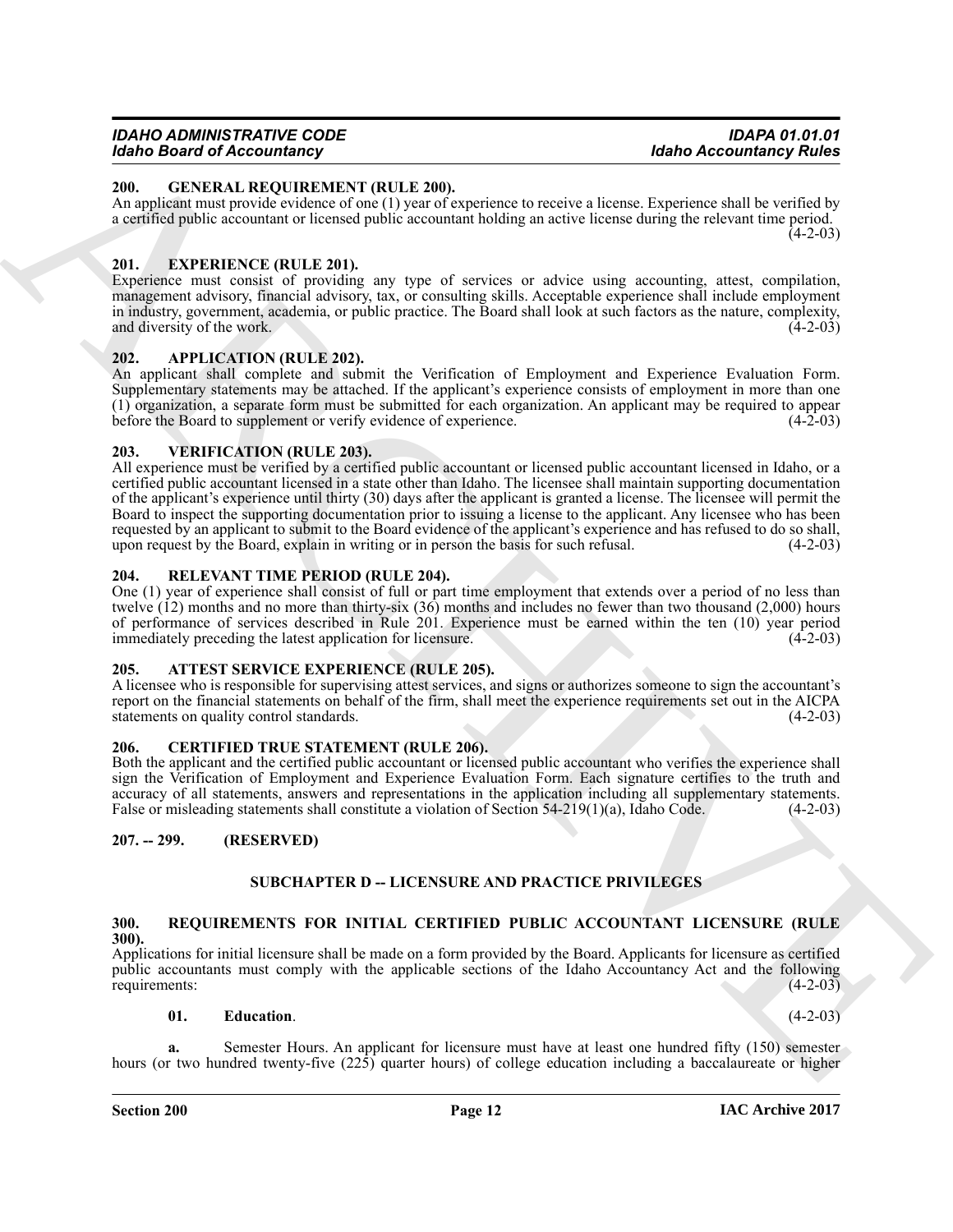degree conferred by a college or university acceptable to the Board. An applicant for licensure who was accepted for the May 2000 CPA Examination or prior examination does not have to fulfill additional educational requirements<br>beyond those required at the time of acceptance to sit for the CPA Examination. (4-2-03) beyond those required at the time of acceptance to sit for the CPA Examination.

**b.** Accreditation. The Board shall recognize: (4-2-03)

i. Any college or university accredited by the Northwest Commission on Colleges or Universities or any other regional accrediting association having the equivalent standards; (3-30-07)

ii. Any independent senior college in Idaho certified by the State Department of Education for teacher training; and  $(4-2-03)$ 

iii. Accounting and business programs accredited by the Association to Advance Collegiate Schools of Business (AACSB) or any other accrediting agency having equivalent standards.

**c.** Education Requirement. An applicant shall be deemed to have met the education requirement if, as part of the one hundred fifty (150) semester hours of education, the applicant has met any one (1) of the following four (4) conditions:  $(4-2-03)$ four  $(4)$  conditions:

i. Earned a graduate degree with a concentration in accounting from a program that is accredited in the by an accrediting agency approved by the Board: (4-2-03) accounting by an accrediting agency approved by the Board;

ii. Earned a graduate degree from a program that is accredited in business by an accrediting agency approved by the Board and completed at least twenty-four (24) semester hours in accounting at the undergraduate or fifteen (15) semester hours at the graduate level, or an equivalent combination thereof, including coverage of, but not necessarily separate courses in, the subjects of financial accounting, auditing, taxation, and management accounting;  $(4-2-03)$ 

Mode Beatre of Accounting materials a consistent of the March As inputs the beatre of March Accounting Mode and the March Accounting the South of Accounting the Constraints of the CN-2002 COLOR CONTENT (RUT ACCOUNT)<br>
ARC iii. Earned a baccalaureate degree from a program that is accredited in business by an accrediting agency approved by the Board and completed twenty-four  $(24)$  semester hours in accounting at the undergraduate or graduate level including coverage of, but not necessarily separate courses in, the subjects of financial accounting, auditing, taxation, and management accounting; and completed at least twenty-four (24) semester hours in business courses (other than accounting courses) at the undergraduate or graduate level; or (4-2-03)

iv. Earned a baccalaureate or higher degree and completed at least twenty-four (24) semester hours in accounting at the upper division or graduate level at an institution approved by the Board and including coverage of, but not necessarily separate courses in, the subjects of financial accounting, auditing, taxation, and management accounting; and completed at least twenty-four (24) semester hours in business courses (other than accounting courses) at the undergraduate or graduate level. (4-2-03)

<span id="page-12-5"></span><span id="page-12-4"></span>**02. Experience**. As prescribed in Subchapter C. (4-2-03)

**03. Examination on Code of Professional Conduct**. An applicant for initial licensure shall successfully complete a course in professional ethics, that is acceptable to the Board, at any time before a license will<br>be issued. (4-2-03) be issued.  $(4-2-03)$ 

<span id="page-12-6"></span><span id="page-12-3"></span><span id="page-12-1"></span>

| 04. | <b>Initial License Application Fee. As prescribed in Rule 701.</b> | $(4-2-03)$ |
|-----|--------------------------------------------------------------------|------------|
|-----|--------------------------------------------------------------------|------------|

#### <span id="page-12-0"></span>**301. ANNUAL LICENSE RENEWAL AND LATE FEE (RULE 301).**

**01. Renewal**. Licenses shall expire on June 30 of each year. To renew, an individual must submit a renewal form and appropriate fee by the prescribed date. The renewal form shall require the individual to provide a business address and phone number, residence address and phone number, business connection or employer, whether or not the individual's work is subject to peer review, affidavit of good moral character, and other information as deemed necessary by the Board. (5-8-09) deemed necessary by the Board.

<span id="page-12-2"></span>**02. Non-Renewal**. Individuals choosing not to renew their license shall notify the Board, on the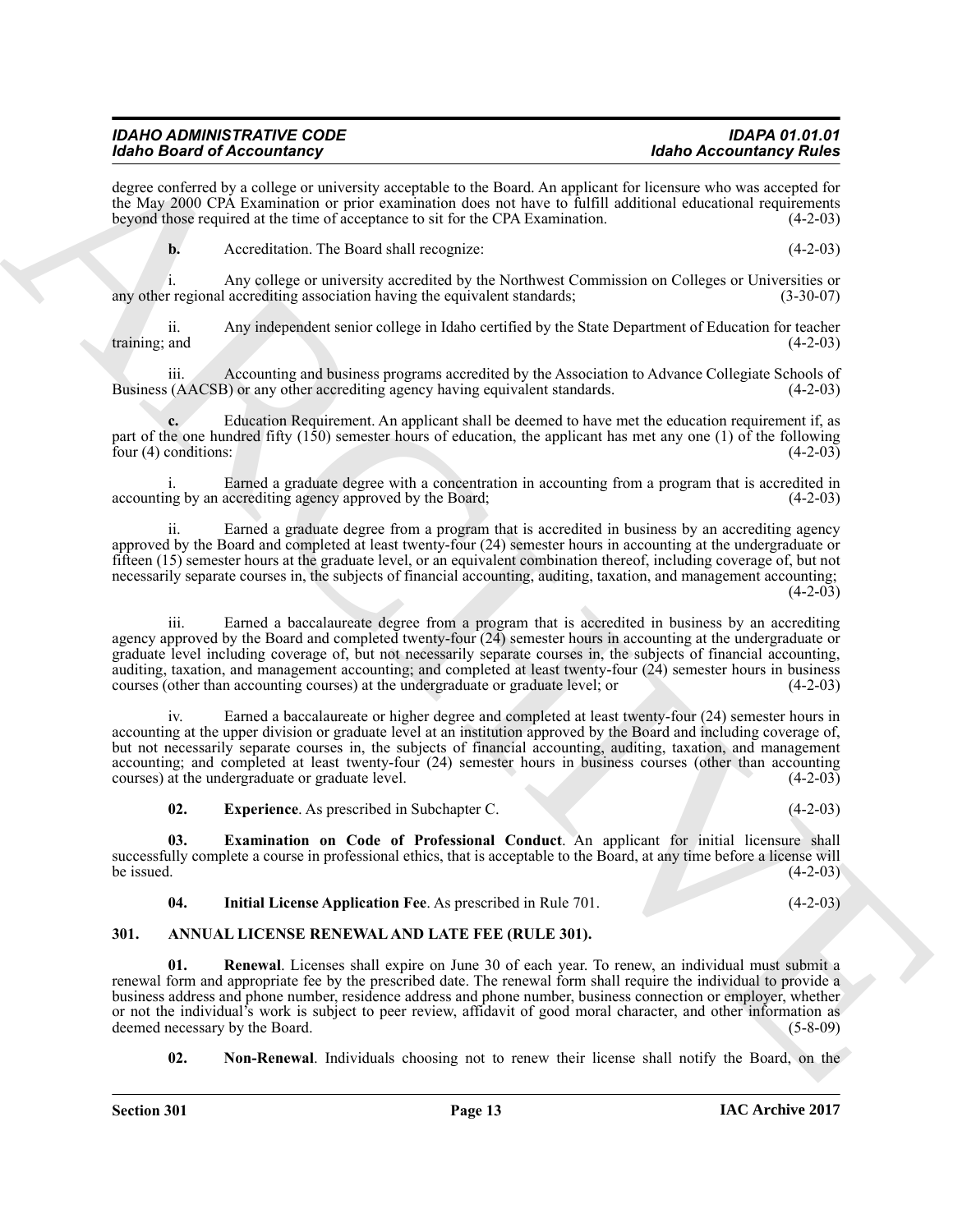| <b>IDAHO ADMINISTRATIVE CODE</b>  | <b>IDAPA 01.01.01</b>          |
|-----------------------------------|--------------------------------|
| <b>Idaho Board of Accountancy</b> | <b>Idaho Accountancy Rules</b> |

renewal form by the expiration date, of their intention. Upon such notification, the license shall be deemed lapsed. Individuals with lapsed licenses shall not publicly display their wall certificates, use the title CPA or LPA, or provide services that are reserved to licensees.

<span id="page-13-4"></span>**03. Late Fee**. Licenses renewed after July 1, but before August 1, shall be subject to the late renewal fee as prescribed in Rule 703. After August 1, any license not renewed shall be deemed lapsed and is subject to reinstatement pursuant to Section 54-211, Idaho Code.

#### <span id="page-13-8"></span><span id="page-13-0"></span>**302. NOTIFICATION OF CHANGE OF ADDRESS, FELONY CHARGES, OR ACTIONS TAKEN (RULE 302).**

Within thirty (30) days after its occurrence, a licensee shall notify the Board, in writing, of: (5-8-09)

**Address Change**. A change in the licensee's business address, residence address, or business over, or principal place of business; connection, employer, or principal place of business;

<span id="page-13-11"></span><span id="page-13-7"></span><span id="page-13-6"></span><span id="page-13-5"></span>**02. Felony Charge**. Any felony charges; or (4-2-03)

**03. Actions Taken**. The issuance, denial, disciplinary action, restriction, revocation, or suspension of a certificate, license, or permit by another state or by any federal agency. (3-20-04)

#### <span id="page-13-9"></span><span id="page-13-1"></span>**303. PRACTICE PRIVILEGES (RULE 303).**

**01. Substantially Equivalent**. An individual who holds an active license in good standing in another state, whose principal place of business is not in this state, is automatically granted practice privileges in this state. There are no notice or fee requirements for practice privileges. Practice privilege holders are subject to the disciplinary authority of the Board, which they consent to by any act of practicing in this state. (5-8-09) disciplinary authority of the Board, which they consent to by any act of practicing in this state.

<span id="page-13-10"></span>**02. Internet Disclosures**. An individual entering into an engagement to provide professional services via a web site, pursuant to Idaho practice privileges, shall disclose, via their web site, their principal state of licensure, license number, and address. A firm offering or rendering professional services to Idaho businesses or residents via a web site shall provide, in the web site's homepage, a means for regulators and the public to contact a responsible licensee in charge at the firm regarding complaints, questions, or regulatory compliance. Such a firm or individual consents to the disciplinary authority of the Board by the act of providing services via a web site. (5-8-09)

#### <span id="page-13-12"></span><span id="page-13-2"></span>**304. RECIPROCAL LICENSURE (RULE 304).**

If the practice privilege standard set out in Section 54-227, Idaho Code, is not applicable, the Board shall issue a license to an applicant provided that the applicant pays the application and licensure fees prescribed in Rule 701 and meets the one of the following: (4-2-03) meets the one of the following:

<span id="page-13-14"></span>**01. Interstate Reciprocity**. The requirements for a reciprocal license under Section 54-210(2), Idaho  $Code;$  (4-2-03)

<span id="page-13-15"></span><span id="page-13-13"></span>**02. Transfer of Grades**. The requirements for transferring CPA Examination grades under Section 54-  $210(4)$ , Idaho Code; or

Moto Booten of Alexanders" priori state that a control of the state and the state of the state of the state of the state of the state of the state of the state of the state of the state of the state of the state of the st **03. International Reciprocity**. The requirements for foreign reciprocal licensure under Section 54- 210(5), Idaho Code, provided that the Board shall rely on the International Qualifications Appraisal Board for evaluation of foreign credential equivalency. Such licensees shall report any investigations undertaken, or sanctions imposed, by a foreign credentialing body against the licensee's foreign credential. Suspension or revocation of, or refusal to renew, the licensee's foreign accounting credential by the foreign credentialing body, or conviction of a felony or any crime involving dishonesty or fraud under the laws of a foreign country may be evidence of conduct reflecting adversely upon the licensee's fitness to retain the license and may be a basis for Board action. The Board shall notify the appropriate foreign credentialing authorities of any sanctions imposed against the licensee. The Board shall participate in joint investigations with foreign credentialing bodies and rely on evidence supplied by such bodies in disciplinary hearings. (4-2-03)

#### <span id="page-13-3"></span>**305. -- 399. (RESERVED)**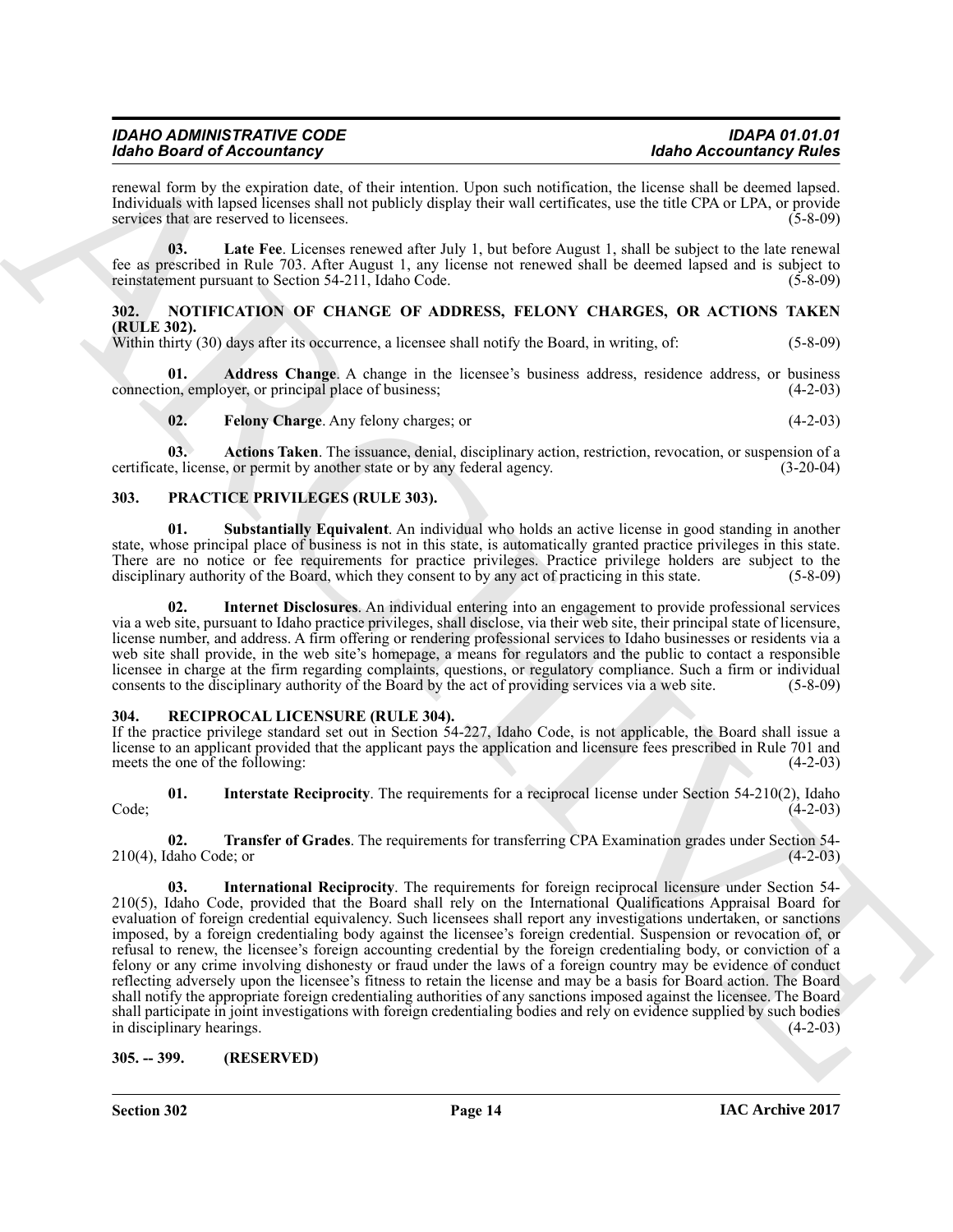#### <span id="page-14-8"></span>**SUBCHAPTER E -- RULES OF PROFESSIONAL CONDUCT**

#### <span id="page-14-2"></span><span id="page-14-0"></span>**400. APPLICABILITY OF RULES (RULE 400).**

**01. Reliance**. A certified public accountant or licensed public accountant shall hold the affairs of his clients in strict confidence, observe the standards incorporated by reference in Rule 004, promote sound and informative financial reporting, and maintain high standards of personal conduct. (4-2-03) informative financial reporting, and maintain high standards of personal conduct.

<span id="page-14-10"></span><span id="page-14-3"></span>**02. Acceptance of Licensure**. Acceptance of practice privileges or licensure as a certified public accountant or licensed public accountant establishes an affirmative obligation by said individual to be diligent in the performance of professional services, and to be fair and honest in relations with clients, fellow practitioners and the public.  $(4-2-03)$ 

**Example 2**<br> **ARCHIVETER E - RULLES OF PROPESSIONAL CONDUCT**<br> **ARCHIVETER E - RULLES OF PROPESSIONAL CONDUCT**<br> **ARCHIVETER C - RULLES OF PROPESSIONAL CONDUCT**<br> **ARCHIVETER C - RULLES OF PROPESSIONAL CONDUCT**<br> **ARCHIVETER 03. Rules**. These rules do not comprise all acts that may be considered incompatible with the obligations and responsibilities imposed by professional status or discreditable or harmful even though not specifically mentioned or described in the rules. The Board may revoke, suspend, refuse to renew, administratively penalize, reprimand, restrict, or place on probation a licensee, individual granted practice privileges or other individual. The action will not be taken until the individual has been given notice and opportunity for hearing.

 $(4-2-03)$ 

<span id="page-14-4"></span>**04. Applicability**. The Rules of Professional Conduct apply to all professional services offered or performed by licensees or individuals granted practice privileges, including tax and management advisory services.

 $(4-2-03)$ 

<span id="page-14-9"></span>**05. Responsibility**. All persons associated with the licensee in the rendering of professional services, who are either under the licensee's supervision or who are the licensee's partners or shareholders in the practice to the extent permitted by law, shall be responsible for compliance with the Rules of Professional Conduct. extent permitted by law, shall be responsible for compliance with the Rules of Professional Conduct.

<span id="page-14-7"></span>**06. Observation of Rules**. For the purposes of Subchapter E, individuals granted practice privileges held to the same standards and requirements set forth for licensees. (4-2-03) shall be held to the same standards and requirements set forth for licensees.

<span id="page-14-5"></span>**07. Interpretation of Rules**. In the interpretation and enforcement of the Rules of Professional Conduct, the Board shall give consideration, but not necessarily dispositive weight, to relevant interpretations, rulings and opinions issued by other states, and by appropriately authorized standard setting bodies. (4-2-0 and opinions issued by other states, and by appropriately authorized standard setting bodies.

<span id="page-14-6"></span>**08. Investigative Committee**. The Board may appoint an investigative committee of not less than three (3) members consisting of active licensees in good standing. The committee duties are to direct the review and investigation of complaints of violations of the Idaho Accountancy Act and these rules, and to provide reports to the  $Board.$  (4-2-03)

#### <span id="page-14-11"></span><span id="page-14-1"></span>**401. COMMISSIONS AND CONTINGENT FEES (RULE 401).**

<span id="page-14-13"></span>**01.** Restrictions. Licensees may accept commissions or contingent fees subject to the restrictions of  $(4-2-03)$ Section 54-218, Idaho Code.

**02. Disclosures**. Any licensee who directly or indirectly accepts or agrees to accept such form of ation shall disclose the terms of such compensation to the client. The disclosure must:  $(4-2-03)$ compensation shall disclose the terms of such compensation to the client. The disclosure must:

<span id="page-14-12"></span>

| а. | Be in writing and be clear and conspicuous; |  | $(4-2-03)$ |  |
|----|---------------------------------------------|--|------------|--|
|----|---------------------------------------------|--|------------|--|

**b.** State the amount of the compensation or the basis on which it will be computed; (4-2-03)

**c.** Be made at or prior to the time of the recommendation or referral of the product or service for which the commission is paid, or prior to the client retaining the licensee to whom the client has been referred for which a referral fee is paid; and (4-2-03) which a referral fee is paid; and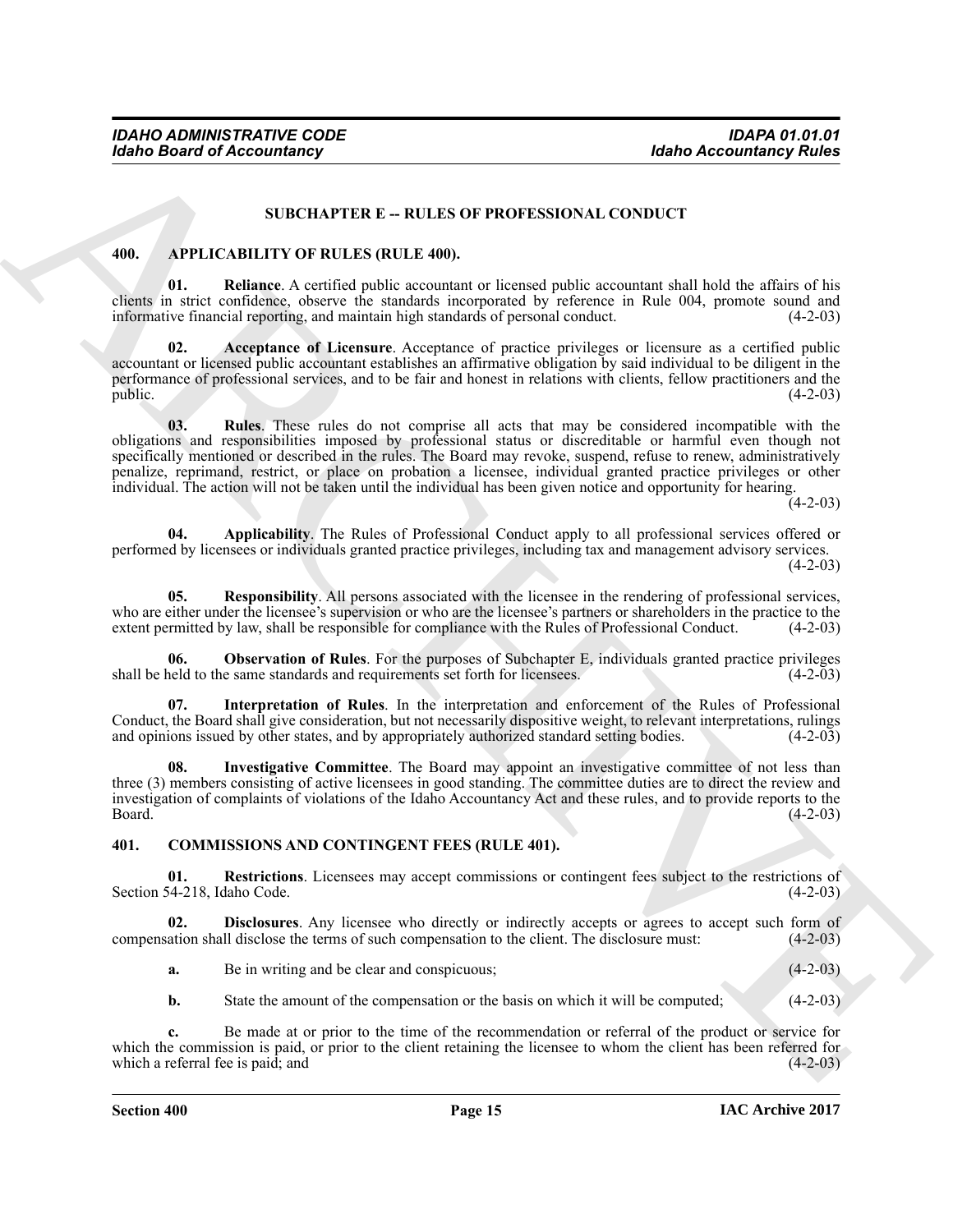#### <span id="page-15-5"></span><span id="page-15-3"></span><span id="page-15-2"></span><span id="page-15-0"></span>**402. CONFIDENTIAL CLIENT INFORMATION (RULE 402).**

|                      | <b>Idaho Board of Accountancy</b>                                                                                                                                                                                                                                                                                                                                                                                                                                                                                                                                     | <b>Idaho Accountancy Rules</b>                                                                                  |            |
|----------------------|-----------------------------------------------------------------------------------------------------------------------------------------------------------------------------------------------------------------------------------------------------------------------------------------------------------------------------------------------------------------------------------------------------------------------------------------------------------------------------------------------------------------------------------------------------------------------|-----------------------------------------------------------------------------------------------------------------|------------|
| d.                   | Be made prior to the time the licensee undertakes representation of or performance of the service<br>upon which a contingent fee will be charged.                                                                                                                                                                                                                                                                                                                                                                                                                     |                                                                                                                 | $(4-2-03)$ |
| 402.                 | <b>CONFIDENTIAL CLIENT INFORMATION (RULE 402).</b>                                                                                                                                                                                                                                                                                                                                                                                                                                                                                                                    |                                                                                                                 |            |
| 01.                  | <b>Confidentiality.</b> A licensee shall not voluntarily disclose any confidential client information<br>obtained in the course of performing professional services, unless the licensee has obtained the specific consent of the<br>client, or of such client's heirs, successors or personal representatives, or others legally authorized to give such<br>consent on behalf of the client.                                                                                                                                                                         |                                                                                                                 | $(4-2-03)$ |
| 02.                  | <b>Exemptions.</b> Nothing in these rules shall be construed as prohibiting the disclosure of information<br>that is required to be disclosed:                                                                                                                                                                                                                                                                                                                                                                                                                        |                                                                                                                 | $(5-8-09)$ |
| a.                   | In reporting on the examination of financial statements;                                                                                                                                                                                                                                                                                                                                                                                                                                                                                                              |                                                                                                                 | $(4-2-03)$ |
| $\mathbf{b}$ .       | In investigations by the Board or other accounting regulatory agency;                                                                                                                                                                                                                                                                                                                                                                                                                                                                                                 |                                                                                                                 | $(5-8-09)$ |
| c.                   | In ethical investigations conducted in private professional organizations;                                                                                                                                                                                                                                                                                                                                                                                                                                                                                            |                                                                                                                 | $(4-2-03)$ |
| d.                   | In the course of peer reviews;                                                                                                                                                                                                                                                                                                                                                                                                                                                                                                                                        |                                                                                                                 | $(4-2-03)$ |
| e.<br>basis;         | To other persons active in the organization performing services for that client on a need to know                                                                                                                                                                                                                                                                                                                                                                                                                                                                     |                                                                                                                 | $(4-2-03)$ |
| f.<br>or             | To persons in the entity who need this information for the sole purpose of assuring quality control;                                                                                                                                                                                                                                                                                                                                                                                                                                                                  |                                                                                                                 | $(4-2-03)$ |
| g.                   | By any act of law.                                                                                                                                                                                                                                                                                                                                                                                                                                                                                                                                                    |                                                                                                                 | $(4-2-03)$ |
| 03.                  | Disciplinary Proceedings. Members of the Board and investigative officers shall not disclose any<br>confidential client information which comes to their attention from licensees in disciplinary proceedings or otherwise<br>in carrying out their responsibilities, except that they may furnish such information to an investigative or disciplinary<br>body as described in Rule 400.                                                                                                                                                                             |                                                                                                                 | $(4-2-03)$ |
| 403.                 | <b>RECORDS (RULE 403).</b><br>A licensee shall furnish to his client or former client, upon request made within a reasonable time after original<br>issuance of the document in question:                                                                                                                                                                                                                                                                                                                                                                             |                                                                                                                 | $(4-2-03)$ |
| 01.<br>rendered; and | Tax Return. A copy of a tax return of a client provided the licensee has been paid for the services                                                                                                                                                                                                                                                                                                                                                                                                                                                                   |                                                                                                                 | $(4-2-03)$ |
| 02.                  | Other Document. A copy of any report, or other document, issued by the licensee to or for the<br>client provided the licensee has been paid for the services rendered; and                                                                                                                                                                                                                                                                                                                                                                                            |                                                                                                                 | $(4-2-03)$ |
| 03.                  | Client Records. Any accounting or other records belonging to, or obtained from or on behalf of,<br>the client which the licensee removed from the client's premises or received for the client's account. The licensee<br>may make and retain copies of such documents when they form the basis for work performed by him. Client records<br>must be returned upon request by the client, whether or not the engagement has been terminated or the licensee has<br>been paid for services rendered; and                                                               |                                                                                                                 | $(4-2-03)$ |
| 04.                  | Working Papers Including Audit Documentation. A copy of the licensee's working papers, to<br>the extent that such working papers include records which would ordinarily constitute part of the client's books and<br>records and are not otherwise available to the client. This would include adjusting, closing, combining, or<br>consolidating journal entries; information normally contained in books of original entry and general ledgers or<br>subsidiary ledgers; and tax and depreciation carry forward information. When an engagement has been completed, | such information should be made available to the client upon request. The information should be provided in the |            |

#### <span id="page-15-10"></span><span id="page-15-9"></span><span id="page-15-8"></span><span id="page-15-7"></span><span id="page-15-6"></span><span id="page-15-4"></span><span id="page-15-1"></span>**403. RECORDS (RULE 403).**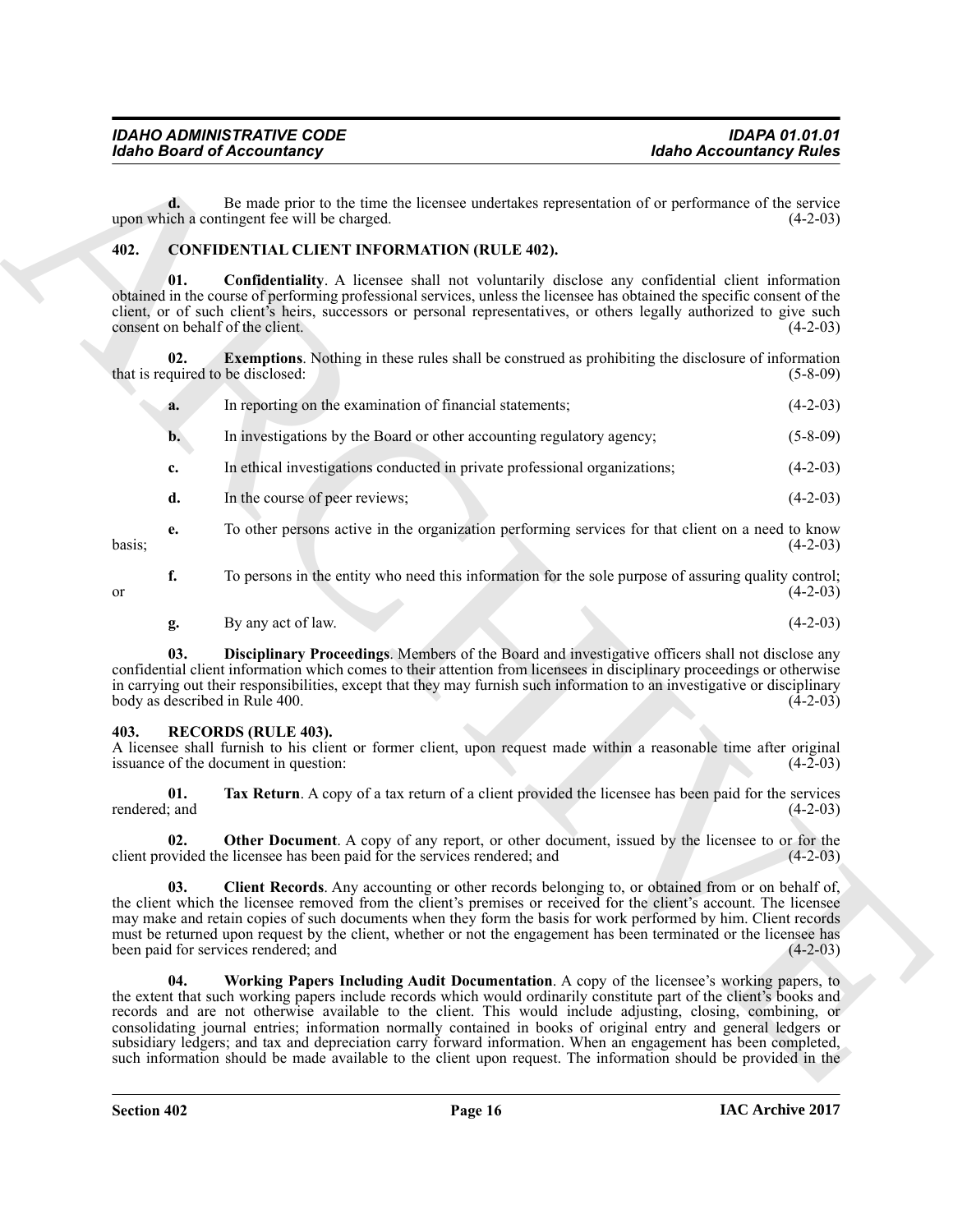Mode Beatro of According to provide the same state in light based and the same state of According Tower Control in the same state of the same state of the same state of the same state of the same state of the same state o medium in which it is requested, provided it exists in that medium. The licensee is not required to convert information that is not in electronic format to an electronic format. The licensee may require that all fees due the licensee, including fees for the above services, be paid before such information is provided. A licensee's working papers that do not become part of a client's records, which may include analyses and schedules prepared by the client at the request of the licensee, are the licensee's property, not client records, and need not be made available under any circumstances. (4-2-03)

<span id="page-16-15"></span>**05.** Charges. A licensee is not required to furnish records to a client or a former client more than once. A licensee may charge the client or former client actual costs for time and photocopying charges on subsequent requests. If the licensee previously provided work product to a client prior to being paid, then the licensee need not subsequently provide copies of the work product until the licensee is paid.  $(4-2-03)$ subsequently provide copies of the work product until the licensee is paid.

#### <span id="page-16-9"></span><span id="page-16-0"></span>**404. DISCREDITABLE ACTS (RULE 404).**

A licensee shall not commit any act that reflects adversely on his fitness to provide professional services. (4-2-03)

#### <span id="page-16-5"></span><span id="page-16-1"></span>**405. ACTING THROUGH OTHERS (RULE 405).**

A licensee shall not permit others to carry out, on his behalf, either with or without compensation, acts which, if carried out by the licensee, would place the licensee in violation of the Rules of Professional Conduct. ( carried out by the licensee, would place the licensee in violation of the Rules of Professional Conduct.

#### <span id="page-16-10"></span><span id="page-16-2"></span>**406. FIRM NAMES (RULE 406).**

<span id="page-16-12"></span>**01. General**. A licensee shall not provide professional services under a firm name which is misleading as to the description of the legal form of the firm, or as to the person or persons who are owner(s), partners, officers, shareholders or members of the firm. Names of one (1) or more past owners, partners, shareholders or members who were licensed may be included in the firm name. A partner surviving the death or withdrawal of all other partners may continue to practice under a partnership name for up to two (2) years after becoming a sole practitioner.

 $(4-2-03)$ 

<span id="page-16-11"></span>**02. Certified Public Accountant(s)**. A firm shall not designate itself as "Certified Public Accountant" or "Certified Public Accountants" unless a majority of its partners, shareholders, or members are actively licensed certified public accountants under the provisions of the Idaho Accountancy Act. The firm name shall not include the name of a non-licensee owner, except as allowed in Subsection 406.01 if the title "CPAs" is included in the firm  $n = (4-2-03)$ 

<span id="page-16-13"></span>**03. Licensed Public Accountant**. A firm may not designate itself as a "Licensed Public Accountant" or "Licensed Public Accountants" unless a majority of it owners, partners, shareholders or members are actively licensed under the provisions of the Idaho Accountancy Act. The firm name shall not include the name of a nonlicensee owner, except as allowed in Subsection 406.01 if the title "LPAs" is included in the firm name. (4-2-03)

<span id="page-16-14"></span>**04. Public Accountant**. A firm may not designate itself as a "Public Accountant" or "Public Accountants" unless a majority of its owners, partners, shareholders or members are actively licensed as "Certified Public Accountants" and "Licensed Public Accountants" under the provisions of the Idaho Accountancy Act. The firm name shall not include the name of a person who is not a CPA or LPA if the title "Public Accountant(s)" is included in the firm name.

#### <span id="page-16-6"></span><span id="page-16-3"></span>**407. COMMUNICATIONS (RULE 407).**

<span id="page-16-8"></span>**Response**. A licensee shall respond, by registered or certified mail, to any communication from the Board that requests a response. The response, unless otherwise specified, shall be sent within thirty (30) calendar days of the mailing of the Board's request. days of the mailing of the Board's request.

<span id="page-16-7"></span>**02. Complaints**. Upon the receipt or filing of a complaint against an individual over whom the Board has regulatory authority, the Board may transmit a copy of such complaint to the individual. Upon receipt of a transmitted complaint, the individual shall file a written answer to the complaint within twenty (20) calendar days of receipt, unless otherwise granted an extension of time by the Board. (4-2-03) receipt, unless otherwise granted an extension of time by the Board.

#### <span id="page-16-4"></span>**408. -- 499. (RESERVED)**

**Section 404 Page 17**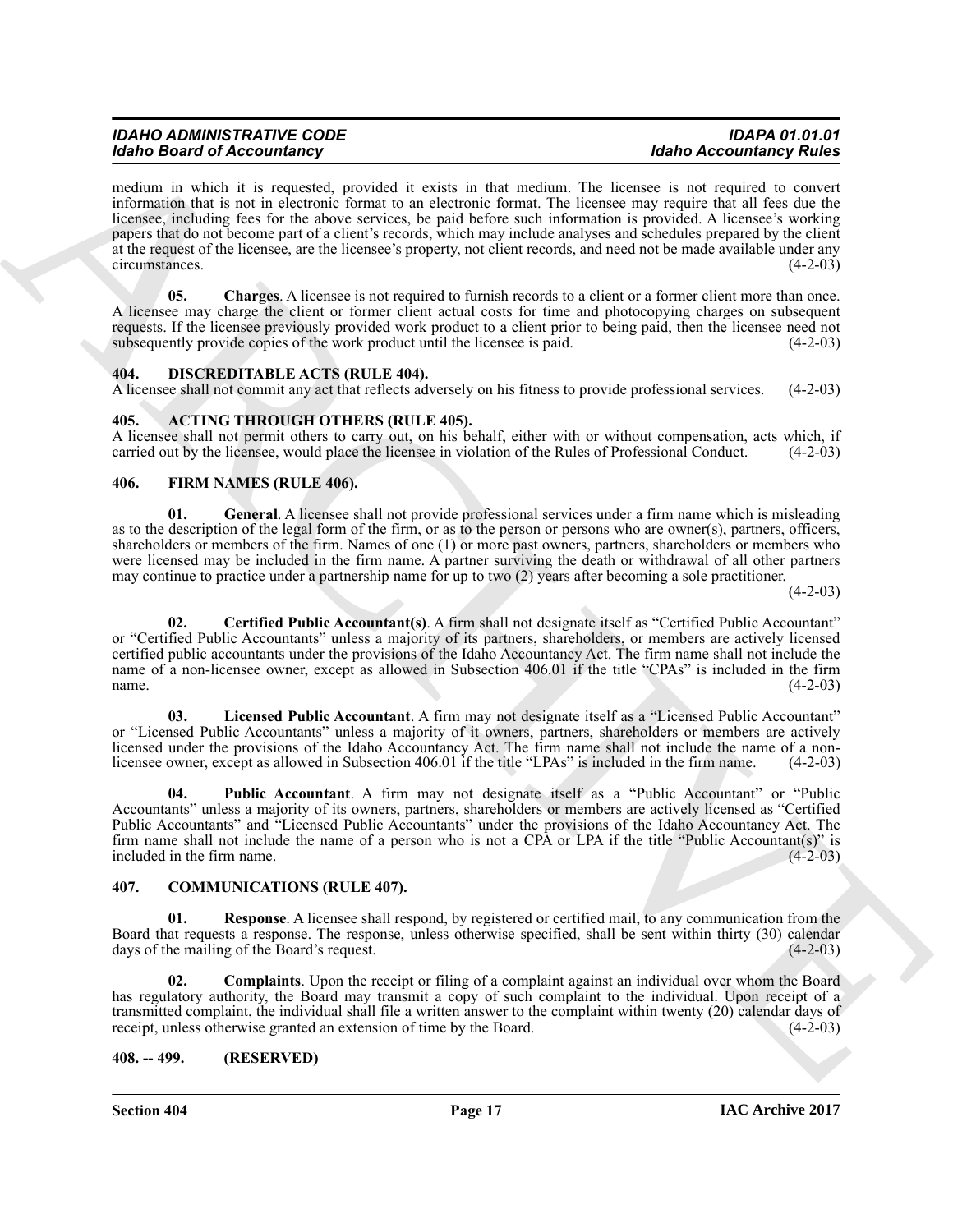#### **SUBCHAPTER F -- CONTINUING PROFESSIONAL EDUCATION**

#### <span id="page-17-3"></span><span id="page-17-0"></span>**500. BASIC REQUIREMENTS (RULE 500).**

**Example Beare of Accountancy**<br>
SUBCHAPTER F - CONTINUES PROTESSIONAL EDUCATION<br>
SUBCHAPTER F - CONTINUES PROTESSIONAL EDUCATION<br>
SUBCHAPTER F - CONTINUES PROTESSIONAL EDUCATION<br>
A hugens reside that the method of the st A licensee seeking active license renewal shall show that he has completed no less than eighty (80) hours of CPE, of which at least four (4) hours must be ethics CPE, during the two (2) calendar years immediately preceding the date the reporting form is required, with a minimum of thirty (30) hours in any one (1) calendar year, and a maximum of fifty (50) hours recorded in any one (1) calendar year. The licensee shall demonstrate participation in a program of learning that meets the requirements prescribed in Rule 503. New, reciprocal, reinstated, or re-entered active licensees must complete the two-hour (2) course on state-specific ethics for Idaho during the first calendar year that the license is issued.  $(5-8-09)$ 

#### <span id="page-17-7"></span><span id="page-17-1"></span>**501. WHO MUST COMPLY (RULE 501).**

Certified public accountants and licensed public accountants must comply with these continuing education requirements to maintain an active license. (5-8-09)

#### <span id="page-17-4"></span><span id="page-17-2"></span>**502. EXCEPTIONS, EXTENSIONS, AND EXEMPTIONS (RULE 502).**

<span id="page-17-5"></span>**01. Exceptions and Extensions**. The Board may make exceptions to the CPE requirements or grant extensions of time for completion of the CPE requirements, where reasons of health as certified by a medical doctor prevent compliance by the licensee, or other good cause exists. (4-2-03) prevent compliance by the licensee, or other good cause exists.

Licensees asking for exceptions or extensions under these conditions must apply annually on the reporting form for the year in which the extension or exemption is sought, and within the time period set for CPE reporting, stating the reasons for asking for such exception or extension. Any licensee failing to file a timely application shall be subject to the late fee prescribed in Rule 703, in addition to any additional proceeding that may be instituted for violation of these rules. (4-2-03)

**b.** A penalty of no more than fifty percent (50%) of the hours a licensee is short in meeting the calendar year CPE requirement may be assessed for extensions. In such cases, the licensee shall be required to complete the CPE hours and any assessed penalty no later than April 30. The penalty for non-compliance with ethics CPE is to obtain the mandatory hours of ethics CPE plus fifty percent (50%) penalty hours in ethics CPE prior to April 30. The penalty for non-compliance with state-specific ethics for Idaho is to complete the course plus fifty percent (50%) penalty hours in ethics CPE prior to April 30. (4-11-15) percent  $(50\%)$  penalty hours in ethics CPE prior to April 30.

**02. Exemptions for Inactive or Retired**. Licensees who elect inactive or retired status shall be exempt  $(3-20-04)$ from any CPE requirements provided that:

<span id="page-17-6"></span>**a.** The licensees do not perform or offer to perform for the public services involving:  $(4-2-03)$ 

i. The use of accounting or auditing skills including the issuance of reports on financial statements, or genent advisory, financial advisory or consulting services; or  $(4-2-03)$ of management advisory, financial advisory or consulting services; or (4-2-03)

ii. The preparation of tax returns, or the furnishing of advice on tax matters as a licensee. (4-2-03)

**b.** Licensees granted such exemption must place the word "inactive" adjacent to their CPA or LPA title on any business card, letterhead or any other document or device. The Board shall issue a wall certificate for public display that indicates the license is inactive; (4-2-03) public display that indicates the license is inactive;

**c.** Those individuals who are inactive and have reached fifty-five (55) years of age may substitute the tired" for the word "inactive": (3-29-10) word "retired" for the word "inactive";

**d.** Licensees granted the exemption as either "inactive" or "retired" shall annually pay the license fee as prescribed in Rule 701: and (4-2-03) renewal fee as prescribed in Rule  $701$ ; and

**e.** Licensees granted the exemption must comply with a return to active status competency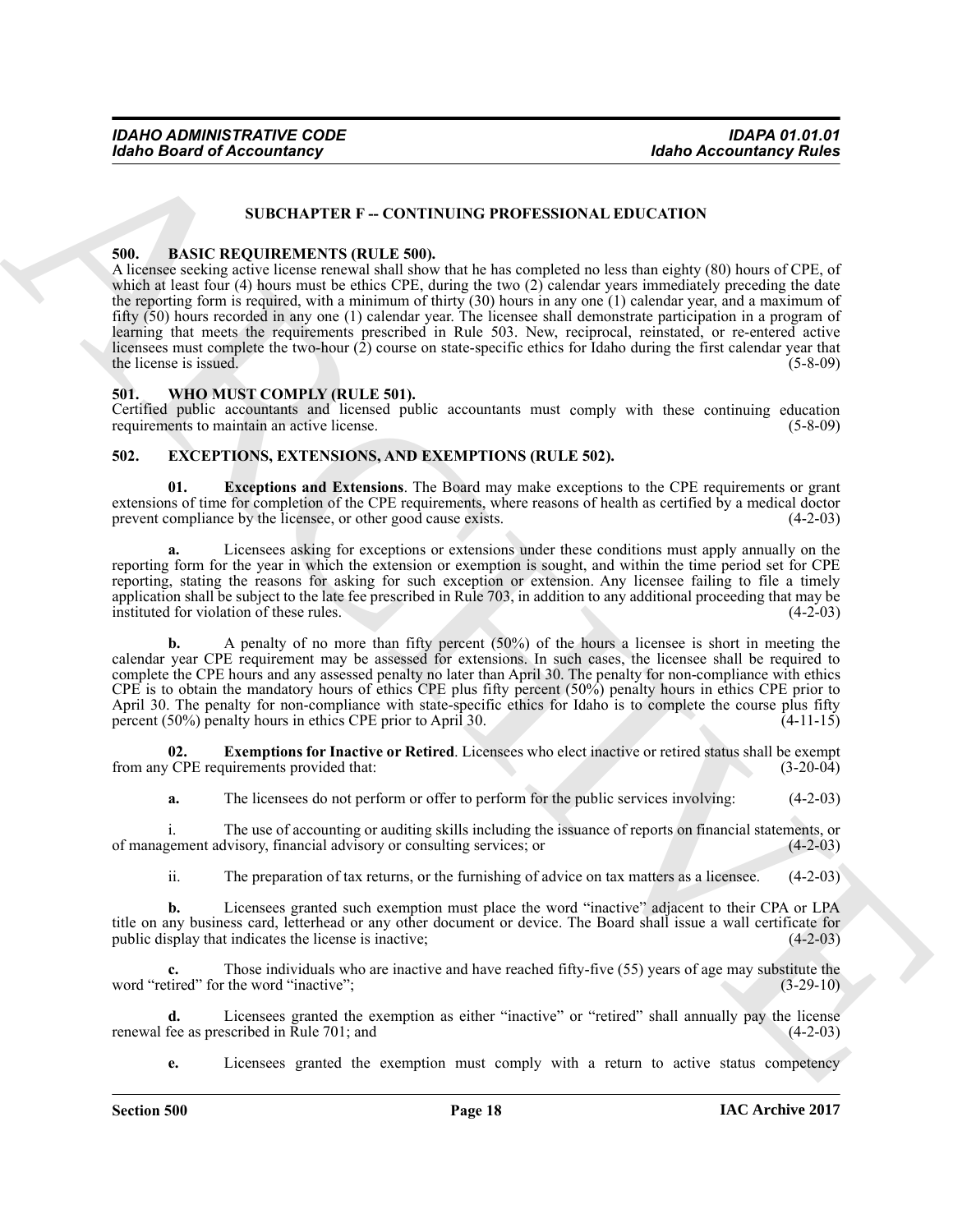#### <span id="page-18-9"></span><span id="page-18-7"></span><span id="page-18-0"></span>**503. PROGRAM REQUIREMENTS (RULE 503).**

#### <span id="page-18-12"></span><span id="page-18-8"></span><span id="page-18-1"></span>**504. RESPONSIBILITY TO ESTABLISH QUALIFICATIONS OF PROGRAMS AND SUBJECT MATTER (RULE 504).**

#### <span id="page-18-5"></span><span id="page-18-4"></span><span id="page-18-2"></span>**505. CONTINUING PROFESSIONAL EDUCATION COMMITTEE (RULE 505).**

#### <span id="page-18-11"></span><span id="page-18-10"></span><span id="page-18-6"></span><span id="page-18-3"></span>**506. REPORTING, CONTROLS AND LATE FEES (RULE 506).**

|      | <b>Idaho Board of Accountancy</b>                                                                                  | <b>Idaho Accountancy Rules</b>                                                                                                                                                                                                                                                                                                                      |
|------|--------------------------------------------------------------------------------------------------------------------|-----------------------------------------------------------------------------------------------------------------------------------------------------------------------------------------------------------------------------------------------------------------------------------------------------------------------------------------------------|
|      | with their CPA or LPA title.                                                                                       | requirement as set out in Rule 510 before they may discontinue use of the word "inactive" or "retired" in association<br>$(4-2-03)$                                                                                                                                                                                                                 |
| 503. | PROGRAM REQUIREMENTS (RULE 503).                                                                                   |                                                                                                                                                                                                                                                                                                                                                     |
|      | 01.<br>Professional Education Programs as referenced in Rule 004.                                                  | <b>Minimum Standards</b> . The program must meet the minimum standards of quality of development,<br>presentation, measurement, and reporting of credits set forth in the Statement on Standards for Continuing<br>$(4-2-03)$                                                                                                                       |
|      | 02.<br>deemed to meet the CPE requirements of this state.                                                          | Courses. CPE courses that have been approved by NASBA's Quality Assurance Service shall be<br>$(4-2-03)$                                                                                                                                                                                                                                            |
| 504. |                                                                                                                    | RESPONSIBILITY TO ESTABLISH QUALIFICATIONS OF PROGRAMS AND SUBJECT                                                                                                                                                                                                                                                                                  |
|      | <b>MATTER (RULE 504).</b>                                                                                          | Responsibility for documenting the acceptability of the program and the validity of the credits rests with the licensee<br>who should retain such documentation for a period of five $(5)$ years following completion of each learning activity.<br>$(4-2-03)$                                                                                      |
| 505. | CONTINUING PROFESSIONAL EDUCATION COMMITTEE (RULE 505).                                                            |                                                                                                                                                                                                                                                                                                                                                     |
|      | 01.<br>all actions necessary to perform these duties:                                                              | Appointment. The Board may appoint a continuing professional education committee. The<br>committee shall consist of not less than five (5) members who are active licensees of this state, in good standing, and<br>who need not be members of this Board. The committee shall perform the following duties and is authorized to take<br>$(4-2-03)$ |
|      | a.                                                                                                                 | To evaluate reported CPE to determine whether it qualifies under the rules adopted by the Board.<br>$(4-2-03)$                                                                                                                                                                                                                                      |
|      | b.<br>permitted under Rule 502.                                                                                    | To consider applications for exceptions, extensions, and exemptions, and to assess penalties as<br>$(4-2-03)$                                                                                                                                                                                                                                       |
|      | c.                                                                                                                 | To audit CPE reports and to consider other matters that may be assigned by the Board.<br>$(4-2-03)$                                                                                                                                                                                                                                                 |
|      | 02.<br>have the full power and effect of a ruling of the Board, but is subject to the Board's review and approval. | Powers and Duties. Any decision or ruling of this committee, in performance of these duties, will<br>$(4-2-03)$                                                                                                                                                                                                                                     |
| 506. | REPORTING, CONTROLS AND LATE FEES (RULE 506).                                                                      |                                                                                                                                                                                                                                                                                                                                                     |
|      | 01.<br>a signed reporting form either:                                                                             | <b>Reporting.</b> No later than January 31 of each year, individuals renewing their licenses must provide<br>$(4-2-03)$                                                                                                                                                                                                                             |
|      | Applying for exception, extension, or exemption under Rule 502; or<br>a.                                           | $(4-2-03)$                                                                                                                                                                                                                                                                                                                                          |
|      | b.<br>qualification under this rule:                                                                               | Disclosing the following information pertaining to the educational programs submitted for<br>$(4-2-03)$                                                                                                                                                                                                                                             |
|      | $\dot{\textbf{i}}$<br>Sponsoring organization;                                                                     | $(4-2-03)$                                                                                                                                                                                                                                                                                                                                          |
|      | ii.<br>Location of program;                                                                                        | $(4-2-03)$                                                                                                                                                                                                                                                                                                                                          |
|      | iii.<br>Title of program or description of content;                                                                | $(4-2-03)$                                                                                                                                                                                                                                                                                                                                          |
|      | iv.<br>Dates attended;                                                                                             | $(4-2-03)$                                                                                                                                                                                                                                                                                                                                          |
|      | Hours of credit claimed; and<br>V.                                                                                 | $(4-2-03)$                                                                                                                                                                                                                                                                                                                                          |
|      | vi.                                                                                                                | Any other information as may be called for to verify they have met the requirements for                                                                                                                                                                                                                                                             |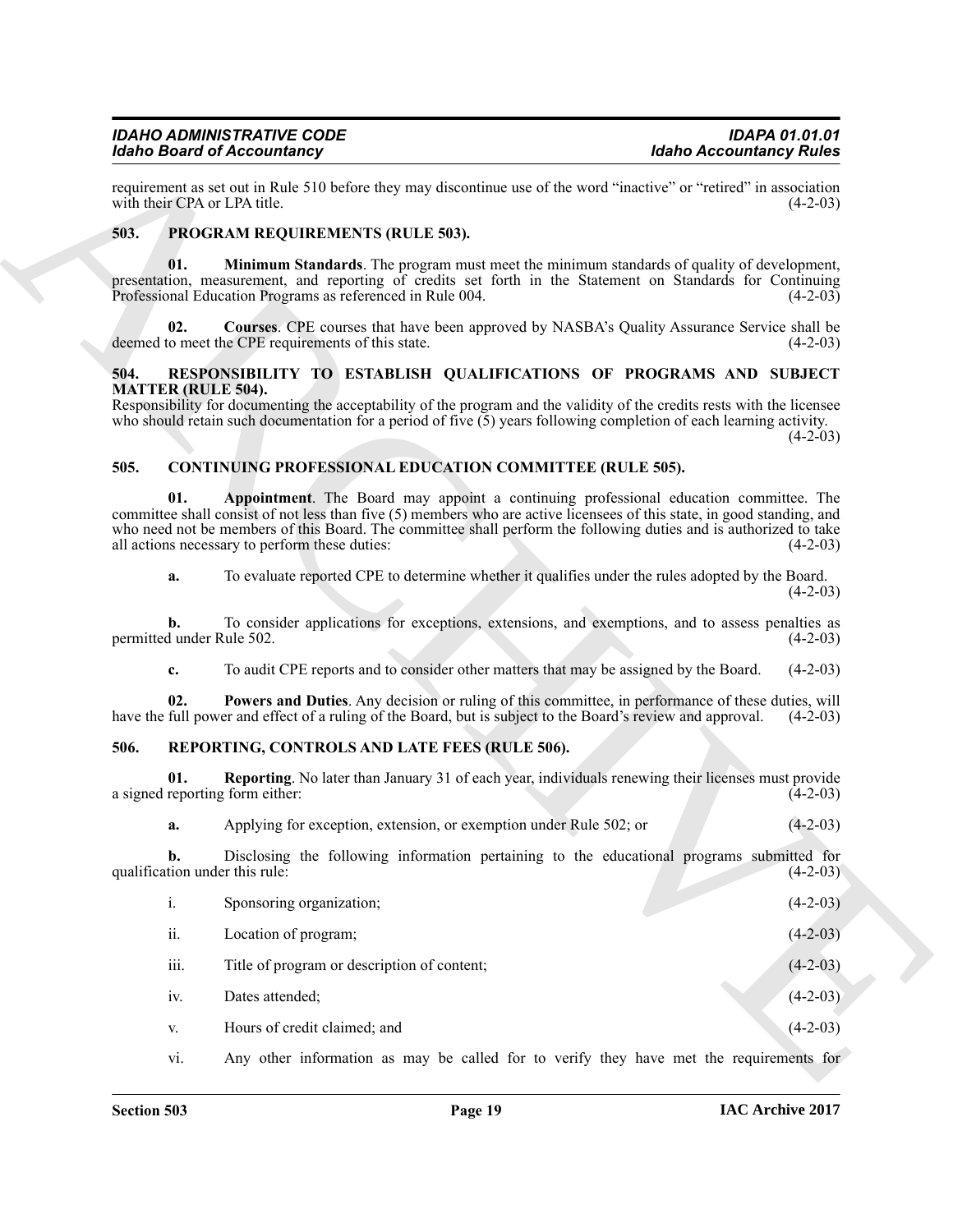participation in a program of CPE as set forth in Rule 503. (4-2-03)

<span id="page-19-11"></span>**02. Controls**. The Board shall review the signed reporting forms submitted by licensees, which are subject to formal verification. If a licensee submits a reporting form and it is not approved, the licensee shall be notified and administrative action shall be taken pursuant to Rules 507 through 509. (4-2-03)

<span id="page-19-12"></span>**03. Late Fees**. Until the licensee files the reporting form with supporting documentation, pays the fee for late filing as prescribed in Rule 703 and the license renewal fee, and any other penalty the Board may impose, a license will not be issued. (4-2-03)

#### <span id="page-19-13"></span><span id="page-19-0"></span>**507. REVIEW AND AUDIT OF CPE REPORTS (RULE 507).**

The Board shall perform an initial review of CPE reports submitted by each licensee. This review shall determine sufficiency and basic qualification of hours reported. A formal audit of CPE reported may be performed to determine whether hours reported qualify for credit under these rules. (4-2-03) whether hours reported qualify for credit under these rules.

#### <span id="page-19-10"></span><span id="page-19-1"></span>**508. NOTIFICATION (RULE 508).**

The Board shall serve a notice of noncompliance upon the licensee if the Board determines that the licensee has not fulfilled the CPE requirement. The notice shall advise the licensee of the CPE deficiencies and provide opportunity for the licensee to submit documentation to address the deficiencies. (4-2-03)

#### <span id="page-19-4"></span><span id="page-19-2"></span>**509. ACTION (RULE 509).**

Following notice and hearing, the Board may suspend the license or take other action pursuant to Section 54-219, Idaho Code. (4-2-03) Idaho Code. (4-2-03)

#### <span id="page-19-5"></span><span id="page-19-3"></span>**510. NEW LICENSEES, RECIPROCITY, REINSTATEMENT AND RE-ENTRY (RULE 510).**

<span id="page-19-6"></span>**01.** New Licensees. A new licensee will be required to comply with the CPE requirement beginning January 1st of the calendar year following the year in which the license was granted. The new licensee shall file the annual CPE reporting form, indicating that the licensee has completed the two-hour (2) course on state-specific ethics for Idaho and is otherwise exempt from obtaining CPE hours during the first year of licensure. The licensee shall be required to complete a minimum of thirty (30) hours during the second calendar year of licensure. (5-8-09 required to complete a minimum of thirty (30) hours during the second calendar year of licensure.

<span id="page-19-9"></span><span id="page-19-7"></span>**Reciprocity**. An individual who holds a valid and unrevoked certified public accountant license issued by any state, or comparable certificate or degree issued by any foreign country, and who receives a license to practice in this state, will be required to comply with the CPE requirement beginning January 1st of the calendar year following issuance of the license. The new licensee shall file the annual CPE reporting form, indicating the licensee has completed a two-hour (2) course on Idaho's statutes and rules and is otherwise exempt from obtaining CPE hours during the first year of licensure. The licensee shall be required to complete a minimum of thirty (30) hours during the second calendar year of licensure. (5-8-09) (5-8-09)

Mohe Beared of Accountaincy<br>
procedure a space of U.S. as S. Kirkuta Rais 333.<br>
procedure a space of U.S. as S. Kirkuta Rais 333.<br>
procedure a space of U.S. as S. Kirkuta Rais 335.<br>
and some comparison in the form of the **03. Reinstatement**. An individual whose license has lapsed under Rule 301 shall complete no less than eighty (80) hours of CPE, of which at least four (4) hours must be in ethics CPE, during the twelve (12) months immediately prior to applying for reinstatement of an active license. The state-specific ethics for Idaho may constitute two (2) of the four (4) hours of ethics CPE. The applicant shall be required to identify and complete a program of learning designed to demonstrate the currency of the applicant's competencies directly related to his area of service. The licensee shall file the annual CPE reporting form, indicating the licensee has completed the two-hour (2) course on state-specific ethics for Idaho and is otherwise exempt from obtaining CPE hours during the first year of licensure. An individual whose license lapsed under Rule 301 applying for reinstatement of an inactive or retired license is not required to meet a CPE requirement. The applicant shall pay the license reinstatement fee prescribed in Rule 701 and shall have met the reinstatement requirements of Section 54-211, Idaho Code. (5-8-09) shall have met the reinstatement requirements of Section 54-211, Idaho Code.

<span id="page-19-8"></span>**04. Re-Entry from Inactive or Retired Status**. A licensee, granted an exemption from the CPE requirement under Rule 502, may discontinue use of the word "inactive" or "retired" in association with the CPA or LPA title upon showing that the licensee has completed no less than eighty (80) hours of CPE, of which at least four (4) hours must be in ethics CPE, during the twelve (12) months immediately prior to applying for return to active status. The state-specific ethics for Idaho may constitute two (2) of the four (4) hours of ethics CPE. The licensee shall be required to identify and complete a program of learning designed to demonstrate the currency of the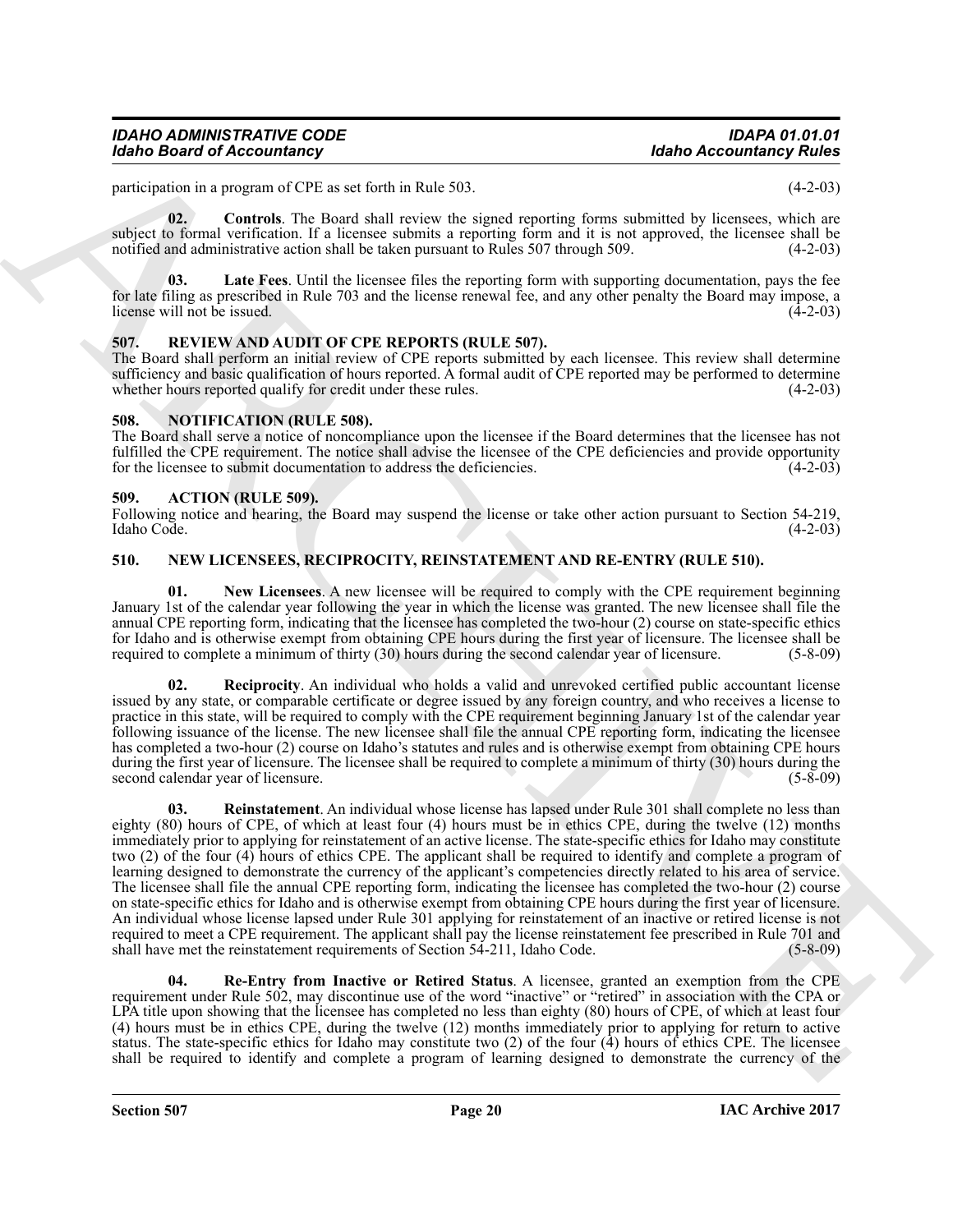| <b>IDAHO ADMINISTRATIVE CODE</b>  | <b>IDAPA 01.01.01</b>          |
|-----------------------------------|--------------------------------|
| <b>Idaho Board of Accountancy</b> | <b>Idaho Accountancy Rules</b> |

**Exhibit Beatrical Constraints** of the theoretical and the space of the space of the space of the space of the space of the space of the space of the space of the space of the space of the space of the space of the space licensee's competencies directly related to the licensee's area of service. The licensee shall file the annual CPE reporting form, indicating the licensee has completed the two-hour (2) course on state-specific ethics for Idaho and is otherwise exempt from obtaining CPE hours during the first year of licensure. The licensee shall pay the annual license renewal fee prescribed in Rule 701. If a licensee applies for re-entry during a license period and has already paid the fee for an inactive or retired license, the licensee is required to pay the difference between the cost of an inactive or retired license and the annual license renewal fee. (5-8-09)

#### <span id="page-20-11"></span><span id="page-20-0"></span>**511. FORMERLY LICENSED**

Any person who was licensed by the Board and who chose to let their license lapse, or had their license lapsed by the Board, may place the word "former" adjacent to their CPA or LPA title on any business card, letterhead, or any other document or device so long as at the time the license lapsed, the person was in good standing with the Board.

(3-29-17)

#### <span id="page-20-1"></span>**512. -- 599. (RESERVED)**

#### **SUBCHAPTER G -- FIRM REGISTRATION AND PEER REVIEW**

#### <span id="page-20-16"></span><span id="page-20-2"></span>**600. PURPOSE OF FIRM REGISTRATION AND PEER REVIEW (RULE 600).**

The purpose of the program is to monitor compliance with applicable accounting and auditing standards adopted by generally recognized standard setting bodies. The program shall emphasize appropriate education programs or remedial procedures which may be recommended or required where the firm does not comply with appropriate professional standards. In the event a firm is unwilling or unable to comply with professional standards, or a firm's failure to comply with professional standards is so egregious as to warrant continuing action, the Board shall take appropriate action to protect the public interest as authorized by Section 54-219, Idaho Code. (5-8-09)

#### <span id="page-20-12"></span><span id="page-20-3"></span>**601. ISSUANCE OF REPORTS AND FORM OF PRACTICE (RULE 601).**

A licensee shall provide or offer to provide attest services or issue reports on compilations only in a firm as defined<br>by Section 54-206(10), Idaho Code, except as provided under Section 54-221(4), Idaho Code. (4-2-03) by Section  $54-206(10)$ , Idaho Code, except as provided under Section  $54-221(4)$ , Idaho Code.

#### <span id="page-20-13"></span><span id="page-20-4"></span>**602. PEER REVIEW PROGRAM PARTICIPATION (RULE 602).**

<span id="page-20-14"></span>**01. Participation**. Any firm that issues reports on accounting and auditing engagements, including audits, reviews, compilations, and prospective financial information shall participate. A licensee who issues compilation reports through any form of business other than a firm shall participate in the peer review program. Such licensees must meet the requirements for registration and peer review as set forth in Subchapter G. (4-2 licensees must meet the requirements for registration and peer review as set forth in Subchapter G.

<span id="page-20-15"></span>**02. Practice Privileges**. Individuals with practice privileges in Idaho shall comply with the peer review requirements in the state of their principal place of business. (5-8-09)

#### <span id="page-20-6"></span><span id="page-20-5"></span>**603. EXEMPTION FROM PARTICIPATION (RULE 603).**

<span id="page-20-7"></span>Firms. A firm that does not perform any of the services set out in Rule 602 is exempt from peer review. The firm shall notify the Board of such exemption in writing at the time of renewal of its registration. A firm that begins providing these services must commence a peer review within eighteen (18) months of the date of the issuance of its initial report. (4-2-03) issuance of its initial report.

<span id="page-20-9"></span>**02. Licensees Not in Public Practice**. A licensee who does not perform any of the services set out in Rule 602 is exempt from firm registration and peer review. The licensee shall notify the Board of such exemption in writing at the time of initial CPA licensure and annually thereafter at the time of CPA or LPA license renewal.

 $(4-2-03)$ 

**03. Licensees Not Issuing Reports**. A licensee who issues financial statements pursuant to Section 54-  $221(5)$ , Idaho Code, is exempt from peer review. If the licensee does tax work as well as financial statements, a firm registration is required. registration is required.

<span id="page-20-10"></span><span id="page-20-8"></span>**04. Good Cause**. The Board reserves the authority to exempt for good cause firms who would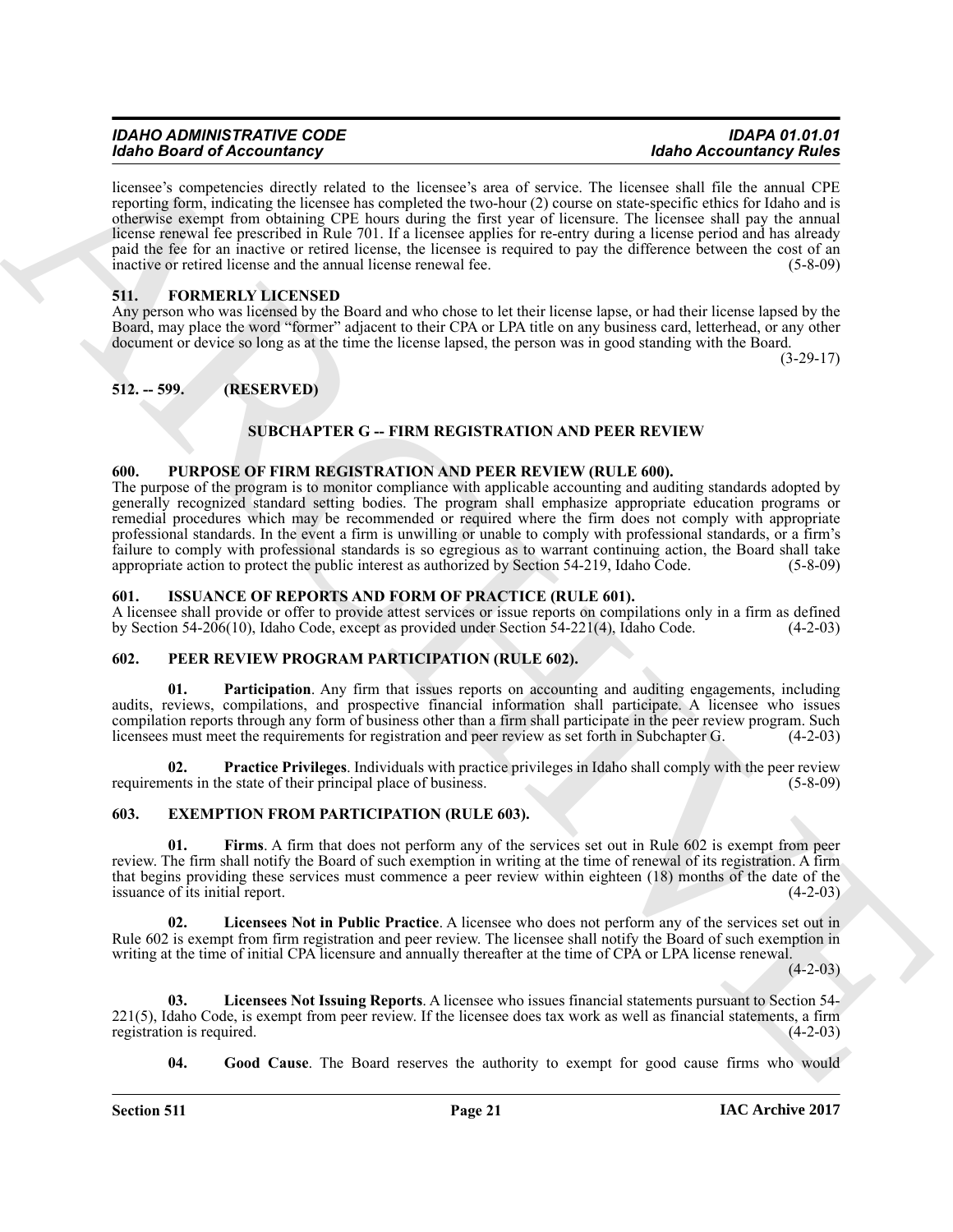otherwise be required to file a letter under Rule 606. (4-2-03)

#### <span id="page-21-11"></span><span id="page-21-7"></span><span id="page-21-0"></span>**604. SCHEDULING OF THE PEER REVIEW (RULE 604).**

**01. Frequency**. A firm performing any of the services set out in Rule 602 shall undergo, at its own expense, a peer review commensurate in scope with its practice, not less than once in each three (3) years. (4-2-03)

<span id="page-21-8"></span>**02. Currently Enrolled**. A firm currently enrolled in a program of an approved administering organization will use the year of review assigned by the administering organization. The firm will notify the Board of the deadlines set by the administering organization. (4-2-03)

<span id="page-21-17"></span>**Review Year**. Each firm shall enroll with one (1) of the approved administering organizations. Each firm shall adopt the review date assigned by the appropriate administering organization and shall notify the Board of such date.

<span id="page-21-15"></span>**04. New Firms**. Each new firm registered with the Board shall enroll in a program of an approved administering organization within one (1) year from its initial date of registration, shall adopt the review date assigned by the administering organization, and shall notify the Board of such date. (4-2-03) assigned by the administering organization, and shall notify the Board of such date.

<span id="page-21-13"></span>**05. Mergers or Combinations**. In the event that two (2) or more firms are merged or combined, the resulting firm shall retain the peer review year of the firm with the largest number of accounting and auditing hours.  $(4-2-03)$ 

<span id="page-21-9"></span>**06. Dissolutions or Separations**. In the event that a firm is divided, the new firm(s) shall retain the review year of the former firm. In the event that the year under review is less than twelve (12) months, a review year shall be assigned so that the review occurs within eighteen (18) months of the commencement of the new firm(s).  $(4-2-03)$ 

<span id="page-21-14"></span>**07. Multi-State Practices**. With respect to a multi-state firm, the Oversight Committee may accept a peer review based solely upon work conducted outside of this state if the peer review is performed in accordance with requirements equivalent to those of this state. (4-2-03) requirements equivalent to those of this state.

<span id="page-21-16"></span>**Report Issuance**. It is the responsibility of the firm to anticipate its need for peer review services in sufficient time to enable the reviewer to issue the report within six  $(6)$  months after the review date.  $(4-2-03)$ 

**09. Extensions**. The Board may accept an extension recommended by the administering organization for the conduct of a review, provided the Board is notified by the firm within thirty  $(30)$  days of the date of receipt of recommendation for such an extension.  $(4-2-03)$ recommendation for such an extension.

<span id="page-21-12"></span><span id="page-21-10"></span><span id="page-21-3"></span>**10. Just Cause**. The Board may change a firm's peer review year for just cause. (4-2-03)

#### <span id="page-21-1"></span>**605. MINIMUM STANDARDS (RULE 605).**

Moho Beard of Accountancy<br>
distributed by the Archivest state who has the total<br>
distributed by the state who has the total<br>
distributed by the state of the state of the state of the state of the state of the state of th The minimum standards for peer review are contained in the Standards for Performing and Reporting on Peer Reviews section of the AICPA Standards. Peer reviews intended to meet the requirements of the AICPA peer review program shall be carried out in conformity with these standards under the supervision of an administering organization approved by the Board to administer peer reviews. Reviewed firms shall arrange and schedule their reviews in compliance with the procedures established by the administering organization and cooperate with the administering organization and with the Board in all matters related to the review. (4-2-03)

#### <span id="page-21-4"></span><span id="page-21-2"></span>**606. REPORTING TO THE BOARD (RULE 606).**

Firm Registration Form. All firms performing any of the services set out in Rule 602 shall annually file a firm registration report no later than September 30. The registration shall be on such form as prescribed by the Board. Firm registrations filed after September 30 are subject to penalty for non-compliance pursuant to Rule 703.

<span id="page-21-6"></span><span id="page-21-5"></span>**02.** Peer Review Documentation. A firm that has undergone peer review will file a copy of the peer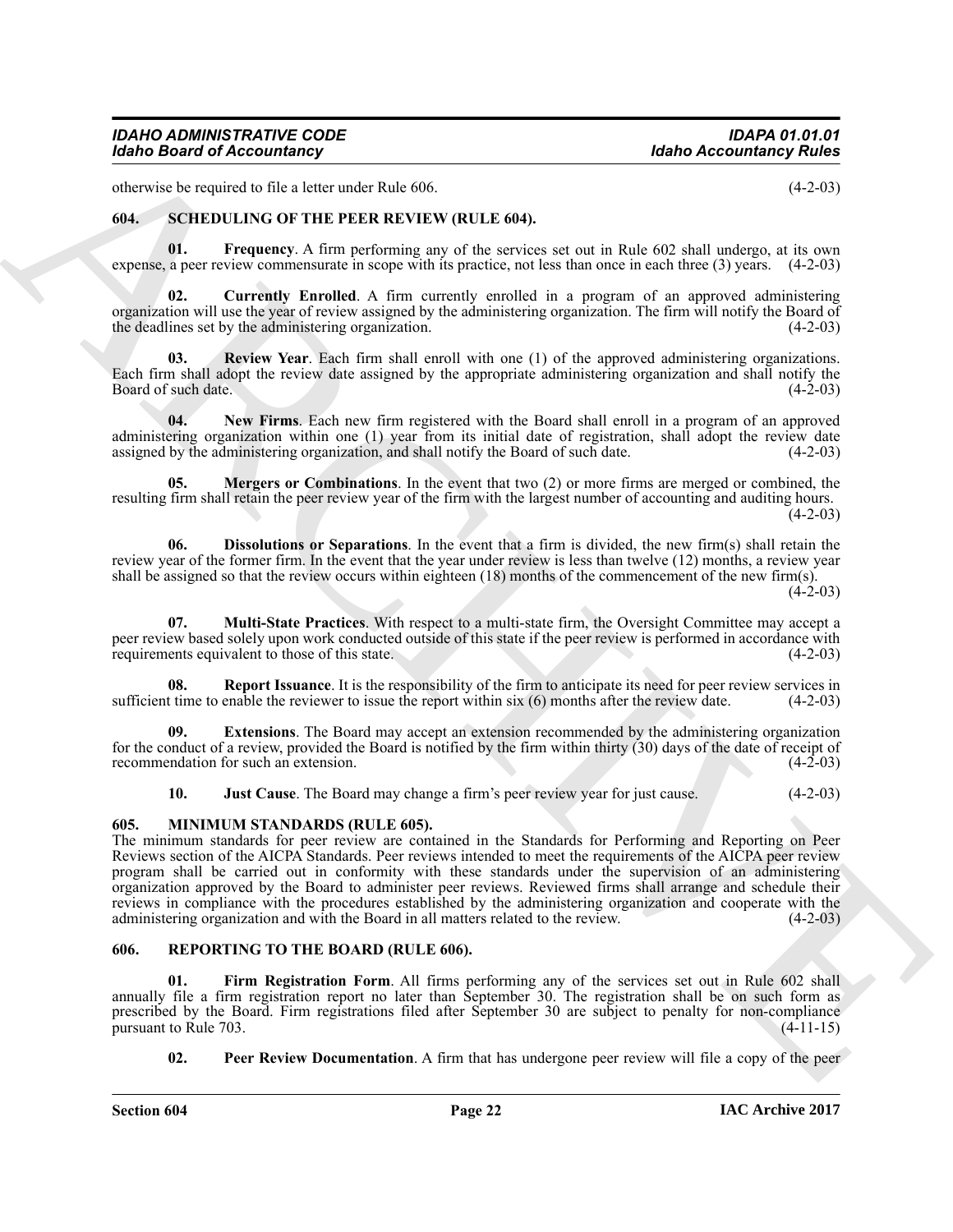review report, letter of comments if any, letter of response if any, and letter accepting the review report issued by the administering organization. The letter will be filed within thirty (30) days after receipt. The Board reserves the right to obtain all other information relating to the peer review. to obtain all other information relating to the peer review.

#### <span id="page-22-5"></span><span id="page-22-0"></span>**607. ADMINISTERING ORGANIZATIONS (RULE 607).**

This section shall not require any licensee of a firm to become a member of any administering organization. Qualified administering organizations which register with, and are approved by the Board based on their adherence to the AICPA Peer Review minimum standards, shall include the: (4-2-03)

<span id="page-22-6"></span>**01. Peer Review Program**. Peer review program of the American Institute of Certified Public Accountants (AICPA). (4-2-03)

<span id="page-22-7"></span>**02.** State CPA Societies. State CPA societies fully involved in the administration of the AICPA Peer Program and their successor organizations which meet the minimum standards. (4-2-03) Review Program and their successor organizations which meet the minimum standards.

#### <span id="page-22-8"></span><span id="page-22-1"></span>**608. FEE FOR APPROVAL OF ADMINISTERING ORGANIZATIONS (RULE 608).**

The Board may charge a fee as prescribed in Rule 702 to verify an administering organization's qualifications for conducting peer reviews and may use such outside resources for verification as it deems appropriate. (4-2-03 conducting peer reviews and may use such outside resources for verification as it deems appropriate.

#### <span id="page-22-9"></span><span id="page-22-2"></span>**609. OVERSIGHT (RULE 609).**

More Beatrical Control in Repubblic to the United States of the United Accounts (More Accounts and the United States) and the United States of the United States of the United States of the United States of the United Stat The Board shall appoint an Oversight Committee, consisting of no more than seven (7) members. No Oversight Committee members shall be current members of the Board. The Oversight Committee shall consist of CPA's or LPA's who hold active licenses and who possess extensive current experience in accounting and auditing services. The Oversight Committee shall act as an advisory committee to the Board, to oversee and monitor administering organizations to assure compliance with the minimum standards for performing and reporting on peer reviews.

 $(4-2-03)$ 

#### <span id="page-22-10"></span><span id="page-22-3"></span>**610. OVERSIGHT COMMITTEE DUTIES AND RESPONSIBILITIES (RULE 610).**

The duties and responsibilities of the Oversight Committee shall consist of the following: (4-2-03)

<span id="page-22-12"></span>**01. Monitor Administering Organizations**. Monitoring of the administering organizations to provide reasonable assurance that peer reviews are being conducted and reported in accordance with the peer review minimum standards. (4-2-03) minimum standards.

<span id="page-22-14"></span>**02.** Review Policies. Reviewing the policies and procedures of applicant administering organizations r conformity with Rule 613. (4-2-03) as to their conformity with Rule 613.

<span id="page-22-15"></span>**03. Submit Reports**. Reporting to the Board on conclusions reached and making recommendations, including the continued approval of the administering organization, as a result of performing the functions of Rule 610. Reports submitted shall not contain information concerning specific firms or reviewers. (4-2-03) 610. Reports submitted shall not contain information concerning specific firms or reviewers.

**04. Consult With the Board**. Consulting with the Board regarding appropriate handling of firms which have unresolved matters resulting from the peer review process or have not complied with or have disregarded the peer review requirement. (4-2-03) the peer review requirement.

<span id="page-22-16"></span><span id="page-22-13"></span><span id="page-22-11"></span>**05.** Other Duties. Such other related duties and responsibilities as may be assigned by the Board.

 $(4-2-03)$ 

#### <span id="page-22-4"></span>**611. OVERSIGHT COMMITTEE PROCEDURES FOR MONITORING ADMINISTERING ORGANIZATIONS (RULE 611).**

The oversight procedures to be performed by the committee in monitoring administering organizations may consist of the following:  $(5-8-09)$ 

<span id="page-22-17"></span>**01. Visit the Administering Organization Annually**. During such visit, Oversight Committee may:  $(4-2-03)$ 

**a.** Meet with the organization's peer review committee during the committee's consideration of peer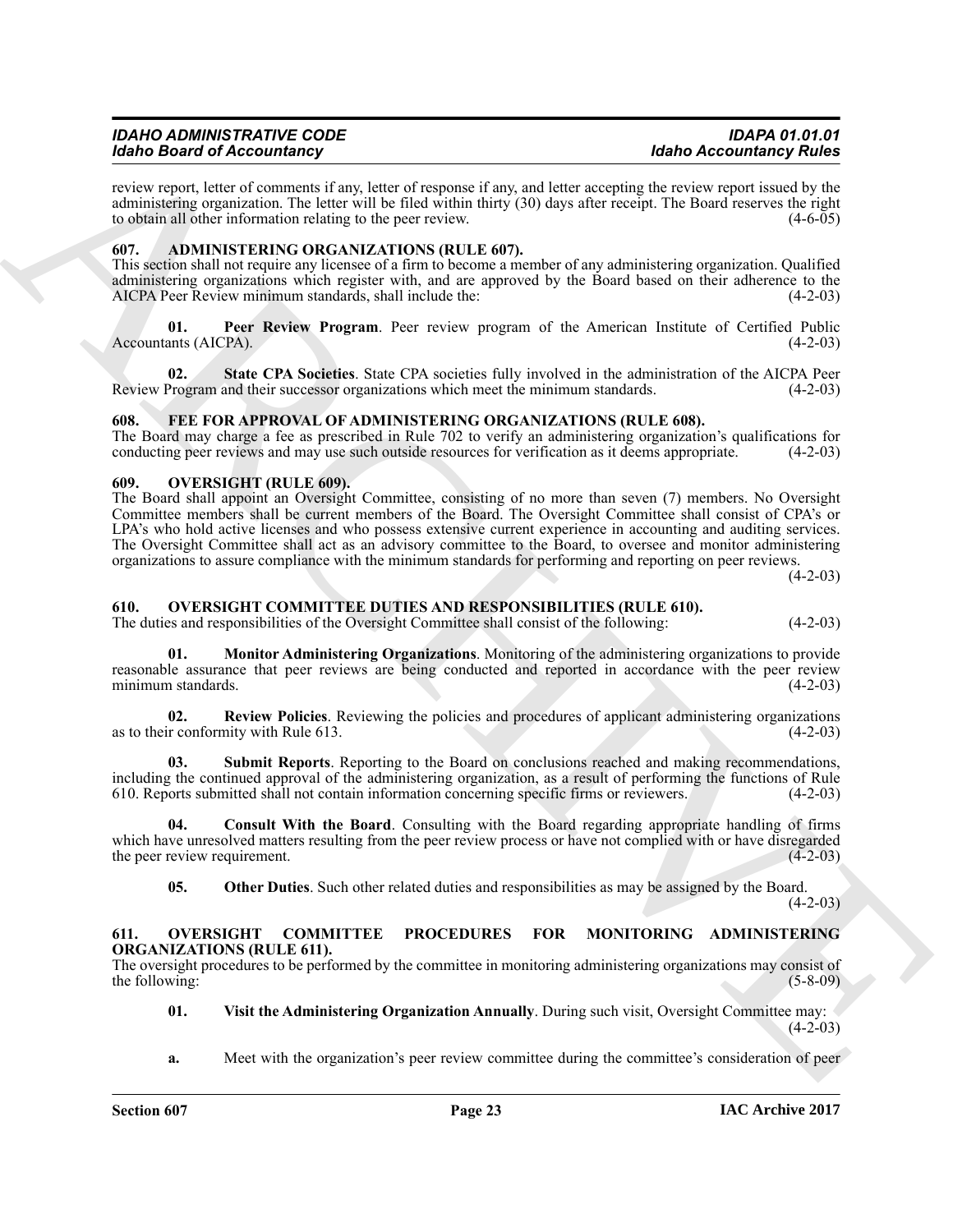| IDAHO ADMINISTRATIVE CODE         | IDAPA 01.01.01                 |
|-----------------------------------|--------------------------------|
| <b>Idaho Board of Accountancy</b> | <b>Idaho Accountancy Rules</b> |

review documents. (4-2-03)

**b.** Review the organization's procedures for administering the peer review program.  $(4-2-03)$ 

Moho Beard of Accountancy<br>
series the arguments of radius that shows the properties (4.4-30)<br>
series the arguments of radius and the state of the state of the state of the state of the state of the state of the state of **c.** Review, on the basis of a random selection, a number of reviews performed by the administering organization. The review shall include, at a minimum, a review of the report on the peer review, the letter of comments (if any), the firm's response to the matters discussed in the letter of comments, the administering organization's acceptance letter outlining any additional corrective or monitoring procedures, and the working papers on the selected reviews. The purpose of review by Oversight Committee is to determine whether the reviews are being conducted and reported on in accordance with the peer review minimum standards. (4-2-03)

**d.** Expand the review of peer review documents if significant deficiencies, problems, or encies are encountered during the review of the materials. (4-2-03) inconsistencies are encountered during the review of the materials.

<span id="page-23-7"></span>**02. Oversight Report Review**. Alternatively, for those organizations participating in the AICPA oversight program in connection with involved state societies, Oversight Committee may obtain and review the oversight program report to insure that the reviews are being conducted and reported on in accordance with the peer<br>review minimum standards. (4-2-03) review minimum standards.

<span id="page-23-6"></span>**03. Annual Recommendation**. On the basis of the result of the foregoing procedures, Oversight Committee shall make an annual recommendation to the Board as to the continuing qualifications of the approved administering organizations.

#### <span id="page-23-0"></span>**612. (RESERVED)**

#### <span id="page-23-3"></span><span id="page-23-1"></span>**613. OVERSIGHT COMMITTEE PROCEDURES FOR ADMINISTERING ORGANIZATIONS (RULE 613).**

With respect to proposals made by an applicant administering organization, the Oversight Committee shall perform the following procedures: (4-2-03) the following procedures:

<span id="page-23-4"></span>**01. Policy Review**. Review the policies as drafted by the applicant administering organization to determine whether they will provide reasonable assurance of conforming with the minimum standards for peer reviews. (4-2-03)

**02.** Procedure Review. Review the procedures as proposed by the applicant administering tion to determine whether they will ensure the following: (4-2-03) organization to determine whether they will ensure the following:

<span id="page-23-5"></span>**a.** Reviewers assigned are appropriately qualified to perform the review for the specific firm.(4-2-03)

**b.** Reviewers will use appropriate materials. (4-2-03)

**c.** The applicant administering organization will consult with the reviewers on problems arising during the peer review and that specified occurrences requiring consultation are outlined.  $(4-2-03)$ 

**d.** The applicant administering organization will review the results of the peer review. (4-2-03)

**e.** The applicant administering organization has provided for an independent report acceptance body that meets the standards for peer review; the report acceptance body shall consider and accept the results of the review; the report acceptance body shall also require corrective actions of firms with significant deficiencies noted in the review process. (4-2-03) the review process.

#### <span id="page-23-8"></span><span id="page-23-2"></span>**614. RETENTION OF DOCUMENTS RELATING TO PEER REVIEWS (RULE 614).**

Documents relating to peer reviews shall be retained as follows: (4-2-03)

<span id="page-23-9"></span>**01. Documents**. All documentation necessary to establish that each peer review was performed in conformity with peer review standards adopted by the Board, shall be maintained. These documents may include the peer review working papers, the peer review report, comment letters and related correspondence indicating the firm's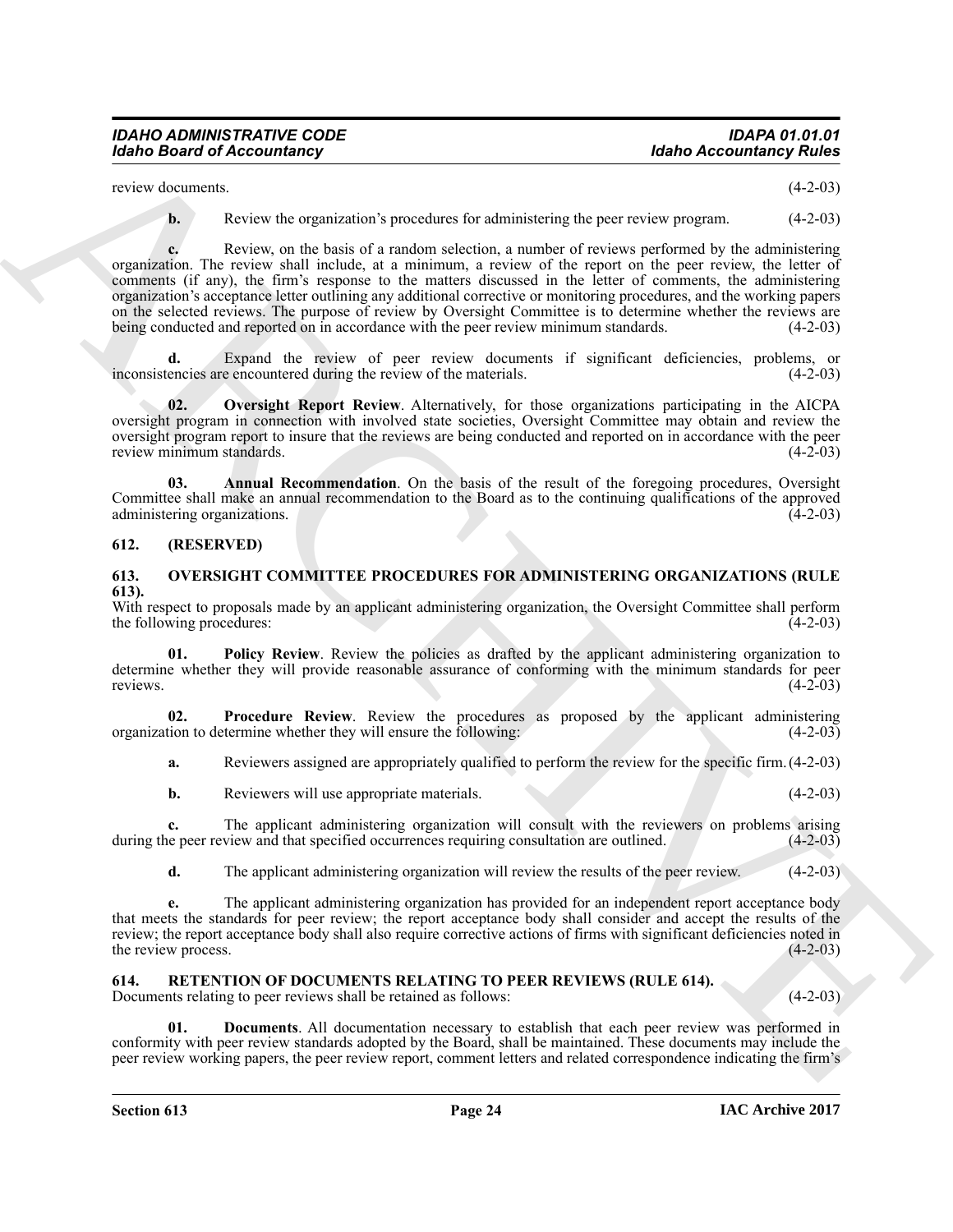| <b>IDAHO ADMINISTRATIVE CODE</b>  | <b>IDAPA 01.01.01</b>          |
|-----------------------------------|--------------------------------|
| <b>Idaho Board of Accountancy</b> | <b>Idaho Accountancy Rules</b> |

<span id="page-24-20"></span>concurrence or non-concurrence, and any proposed remedial actions and related implementation. (4-2-03)

**02. Retention Period**. Documents shall be retained for a period of time corresponding to the designated retention period of the relevant administering organization and, upon request of the Oversight Committee, shall be made available to it. In no event shall the retention period be less than ninety (90) days from the date of acceptance of the review by the administering organization. (4-2-03)

#### <span id="page-24-19"></span><span id="page-24-0"></span>**615. PROGRAM COSTS AND FEES (RULE 615).**

Moholo Beared of Accousing representation and the state of the state of the state of the state of the state of the state of the state of the state of the state of the state of the state of the state of the state of the s All costs associated with the peer review program will be paid by program participants. The costs of the peer review will be agreed upon between the firm and the administering organization or the reviewing firm. The administrative costs incurred by the Board, including Oversight Committee administrative costs, will be paid through a fee paid by the firms that are subject to peer review as prescribed by Rule 702. Oversight Committee costs incurred in qualifying administering organizations will be paid by the applicant administering organization. (4-6-05) administering organizations will be paid by the applicant administering organization.

#### <span id="page-24-6"></span><span id="page-24-1"></span>**616. CONFIDENTIALITY (RULE 616).**

The letter and any documentation submitted to the Board pursuant to Rule 606 is confidential as authorized by Title 74, Chapter 1, Idaho Code, unless an Order is issued by the Board pursuant to Section 54-219, Idaho Code. (3-29-10)

#### <span id="page-24-18"></span><span id="page-24-2"></span>**617. PENALTY FOR FAILURE TO COMPLY (RULE 617).**

A penalty as prescribed in Rule 703 shall be assessed for each act of non-compliance with Subchapter G. The annual license of the principal(s) of a non-compliant firm will not be issued until the firm complies with all requirements of Subchapter G, provided the license has met all licensing requirements. (4-2-03) Subchapter G, provided the licensee has met all licensing requirements.

#### <span id="page-24-3"></span>**618. -- 699. (RESERVED)**

#### **SUBCHAPTER H -- FEES AND FINES**

#### <span id="page-24-7"></span><span id="page-24-4"></span>**700. EXAMINATION FEES (RULE 700).**

<span id="page-24-8"></span>**01. Original Examination Application**. The original examination application fee is one hundred \$100) regardless of the number of sections for which the candidate is applying to sit. (3-16-04) dollars  $(\$100)$  regardless of the number of sections for which the candidate is applying to sit.

**Re-Examination Application**. The re-examination application fee is fifty dollars (\$50) regardless sections for which the candidate is applying to sit. (3-16-04) of the number of sections for which the candidate is applying to sit.

#### <span id="page-24-5"></span>**701. LICENSURE FEES (RULE 701).**

<span id="page-24-11"></span><span id="page-24-10"></span><span id="page-24-9"></span>**01. Annual License Renewal**. The annual license renewal fee is one hundred twenty dollars (\$120).

 $(4-2-03)$ 

<span id="page-24-16"></span><span id="page-24-14"></span><span id="page-24-12"></span>**02.** Initial License. The initial license fee is one hundred twenty dollars (\$120). (4-2-03)

**03. Reciprocity**. The application fee for licensure by reciprocity is one hundred seventy-five dollars  $(175)$ , in addition to the initial license fee.  $(4-2-03)$ 

**04. Transfer-of-Grades**. The application fee for licensure by transfer-of-grades is one hundred five dollars (\$175), in addition to the initial license fee. (4-2-03) seventy-five dollars  $(\$175)$ , in addition to the initial license fee.

<span id="page-24-17"></span><span id="page-24-15"></span><span id="page-24-13"></span>**05.** Wall Certificate. The original or replacement wall certificate fee is twenty dollars (\$20). (4-2-03)

**06.** International Reciprocity. The application fee for licensure by international reciprocity is one seventy-five dollars (\$175), in addition to the initial license fee. (4-2-03) hundred seventy-five dollars  $(\$175)$ , in addition to the initial license fee.

**07.** Reinstatement Fee. The fee for reinstatement of a license shall be the sum of the license fees not the preceding three license renewal cycles. (4-2-03) paid for the preceding three license renewal cycles.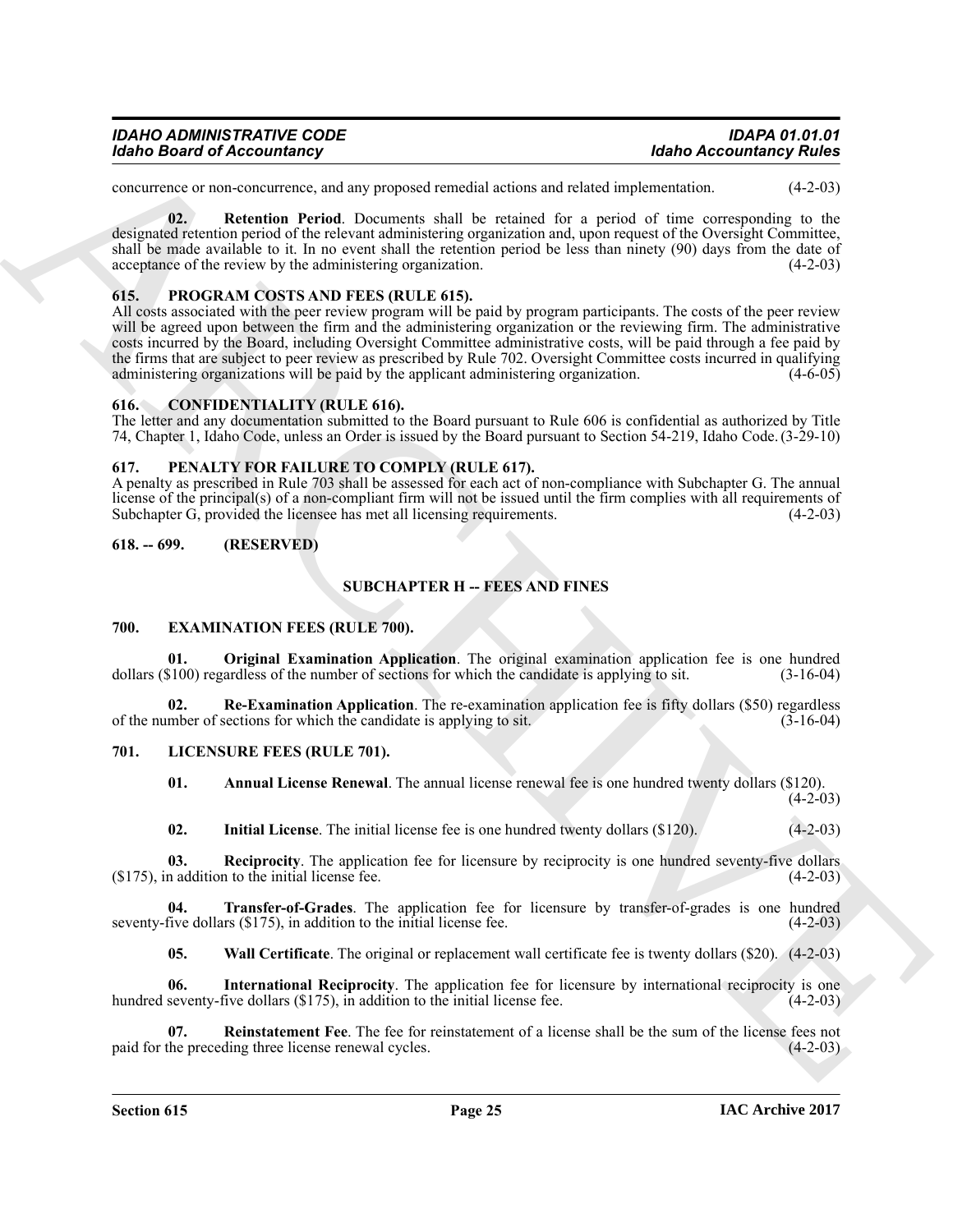<span id="page-25-7"></span>**08.** Inactive or Retired. The fee for annual license renewal of an inactive or retired license is one dollars (\$100). hundred dollars  $(\$100)$ .

#### <span id="page-25-9"></span><span id="page-25-8"></span><span id="page-25-0"></span>**702. OTHER FEES (RULE 702).**

**01. Administering Organization**. The Board may impose a fifty dollar (\$50) fee for application as an ering organization. (4-2-03) administering organization.

<span id="page-25-10"></span>**02.** Firm Registration. The fee for annual firm registration is twenty dollars (\$20) per firm plus five dollars  $(\$5)$  for each licensee in the firm, up to a maximum of two hundred dollars  $(\$200)$  per firm. (4-2-03)

**03.** Interstate Exchange of Information. The fee to complete an interstate exchange of information en dollars (\$10) and shall be paid by the candidate, applicant, or licensee requesting such form. (4-2-03) form is ten dollars  $(\$10)$  and shall be paid by the candidate, applicant, or licensee requesting such form.

#### <span id="page-25-1"></span>**703. LATE FEES AND FINES (RULE 703).**

<span id="page-25-11"></span><span id="page-25-5"></span><span id="page-25-4"></span><span id="page-25-3"></span>**01. Late License Renewal Fee**. The fee for late license renewal is one hundred dollars (\$100).

(5-8-09)

**Example of Accounts and Control of the Control of The Control of The Control of The Control of The Control of Control of Control of Control of Control of Control of Control of Control of Control of Control of Control of 02. Non-Compliance With CPE Filing Deadline**. The fine for non-compliance with CPE filing deadline is one hundred dollars (\$100) for filing anytime during the month of February, one hundred and fifty dollars (\$150) for filing anytime during the month of March, two hundred dollars (\$200) for filing anytime during the month of April, two hundred and fifty dollars (\$250) for filing anytime during the month of May, and three hundred dollars  $($300)$  for filing anytime during the month of June.

<span id="page-25-6"></span>**03.** Non-Compliance with Firm Registration and Peer Review. The fine shall be one hundred \$100) per licensee for each act of non-compliance defined in Rule 617. (4-2-03) dollars  $(\$100)$  per licensee for each act of non-compliance defined in Rule 617.

#### <span id="page-25-2"></span>**704. -- 999. (RESERVED)**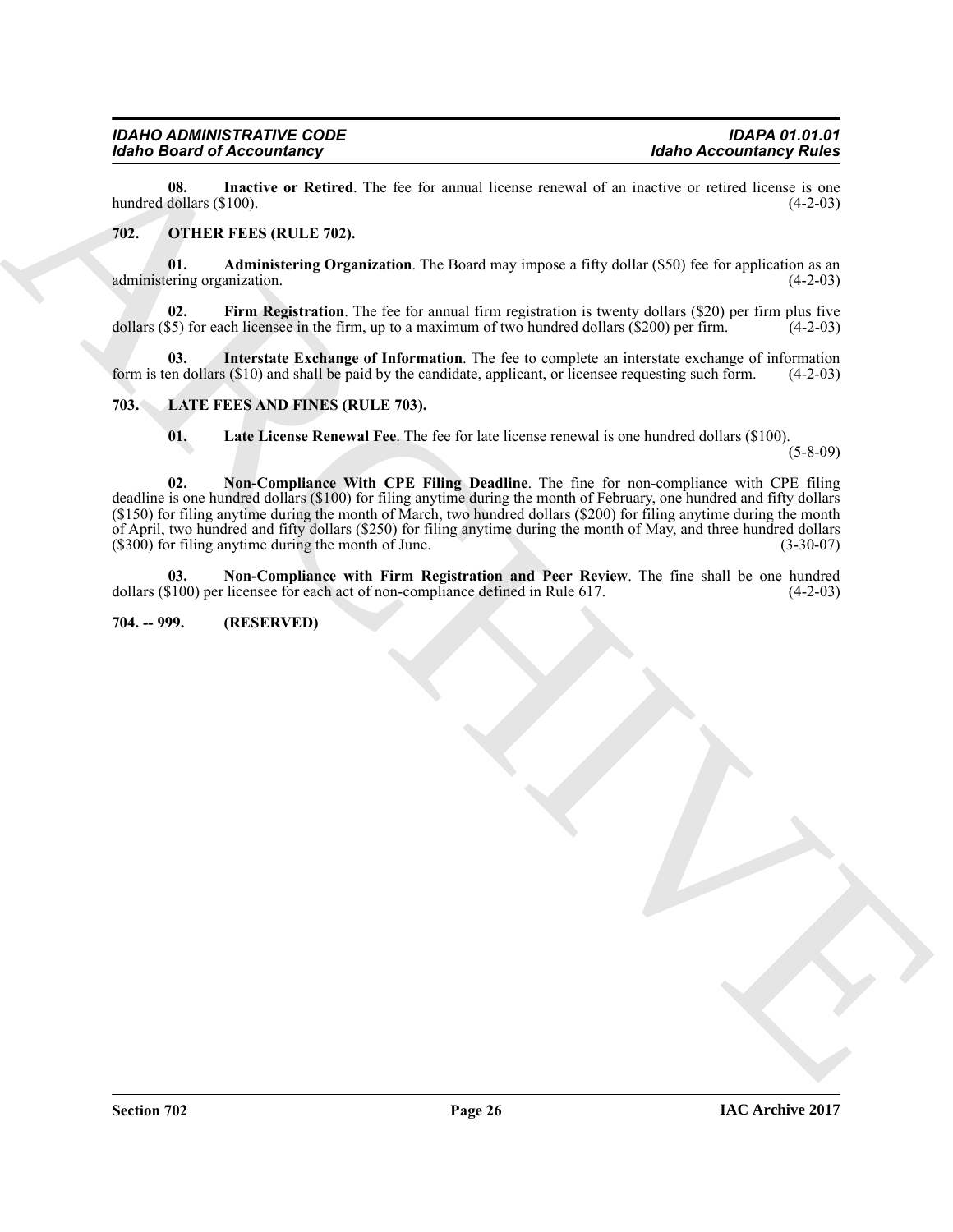# *Subject Index*

#### **A**

Acting Through Others 17 Action 20 Administering Organizations 23 Peer Review Program 23 State CPA Societies 23 Annual License Renewal & Late Fee 13 Late Fee 14 Non-Renewal 13 Renewal 13 Applicability Of Rules 15 Acceptance of Licensure 15 Applicability 15 Interpretation of Rules 15 Investigative Committee 15 Observation of Rules 15 Reliance 15 Responsibility 15 Rules 15 Application 12 Applications -- Authorization To Test & Notification To Schedule -- Time & Place -- Change Of Address 8 Applications 8 Authorization to Test & Notification to Schedule 8 Change of Address 8 Time & Place of Examination 8 Attest Service Experience 12

#### **B**

Basic Requirements, Continuing Education 18 Board Responsibilities 6 CPA Examination 6 CPE 6 Enforcement 6 Exam Applicants 6 Firm Registration 6 Hearings 6 Initial Licenses & Practice Privileges 6 License Renewal 6 Other<sub>7</sub> Peer Review 6 Public Protection 6 Rules of Conduct 6

### **C**

Certified Public Accountant Examination, Board Of Accountancy 8 Certified True Statement 12 Cheating 10 Actions 11 Exam Site 11 Hearings 11

Notice 11 Commissions & Contingent Fees 15 Disclosures 15 Restrictions 15 Communications 17 Complaints 17 Response 17 Compliance With The Americans With Disabilities Act, CPA Examination 9 Compliance With These Rules, Idaho Accountancy Rules 7 Computation Of Time, Board Of Accountancy 7 Conferring With Board Members, Board Of Accountancy 7 Confidential Client Information 16 Confidentiality 16 Disciplinary Proceedings 16 Exemptions 16 Confidentiality, Idaho Accountancy Rules 25 Continuing Professional Education Committee 19 Appointment 19 Powers & Duties 19

#### **D**

Artig Logard [C](#page-24-6)hevrolet 1 (Merchans 7 (Merchans 7 (Merchans 7 (Merchans 7 (Merchans 7 (Merchans 7 (Merchans 7 (Merchans 7 (Merchans 7 (Merchans 7 (Merchans 7 (Merchans 7 (Merchans 7 (Merchans 7 (Merchans 7 (Merchans 7 (Mer Definitions, IDAPA 01.01.01 5 Administering Organization 5 Board 5 Candidate 5 CPA Examination 5 CPE 5 Ethics CPE 5 Examination Window 5 Monitoring Organization 5 NASBA, National Association of State Boards of Accountancy 5 National Candidate Database 5 Oversight Committee 5 Peer Review 5 Reporting Form 6 State-Specific Ethics for Idaho 6 Test Delivery Service Provider 6 Verification of Employment & Experience Evaluation Form 6 Year of Review 6 Year Under Review 6 Determining & Reporting Examination Grades 9 Discreditable Acts 17 Duties Of Chair 7 Duties Of The Executive Director 7 CPA Examination 7 Licensure or Practice Privileges 7 Minutes 7

Other Duties 7 Records 7

#### **E**

Evidence Of Educational Qualifications 9 Educational Requirements 9 Satisfactory Evidence 9 Examination Content 9 Examination Fees 25 Original Examination Application 25 Re-Examination Application 25 Exceptions, Extensions, & Exemptions 18 Exceptions & Extensions 18 Exemptions for Inactive or Retired 18 Exemption From Participation 21 Firms 21 Good Cause 21 Licensees Not in Public Practice 21 Licensees Not Issuing Reports 21 Experience 12

#### **F**

Failure To Appear, CPA Examination 8 Fee For Approval Of Administering Organizations, Idaho Accountancy Rules 23 Filing Of Documents With The Board -- Electronic Signature 6 Electronic Filing 6 Electronic Signature 6 Firm Names 17 Certified Public Accountant(s) 17 General 17 Licensed Public Accountant 17 Public Accountant 17 Formerly Licensed 21

#### **G**

General Requirement 12 Good Moral Character 7 Demonstrating Good Moral Character Evidence 8 Rehabilitation 8

**I** Incorporation By Reference 4 Issuance Of Reports & Form Of Practice, Idaho Accountancy Rules 21